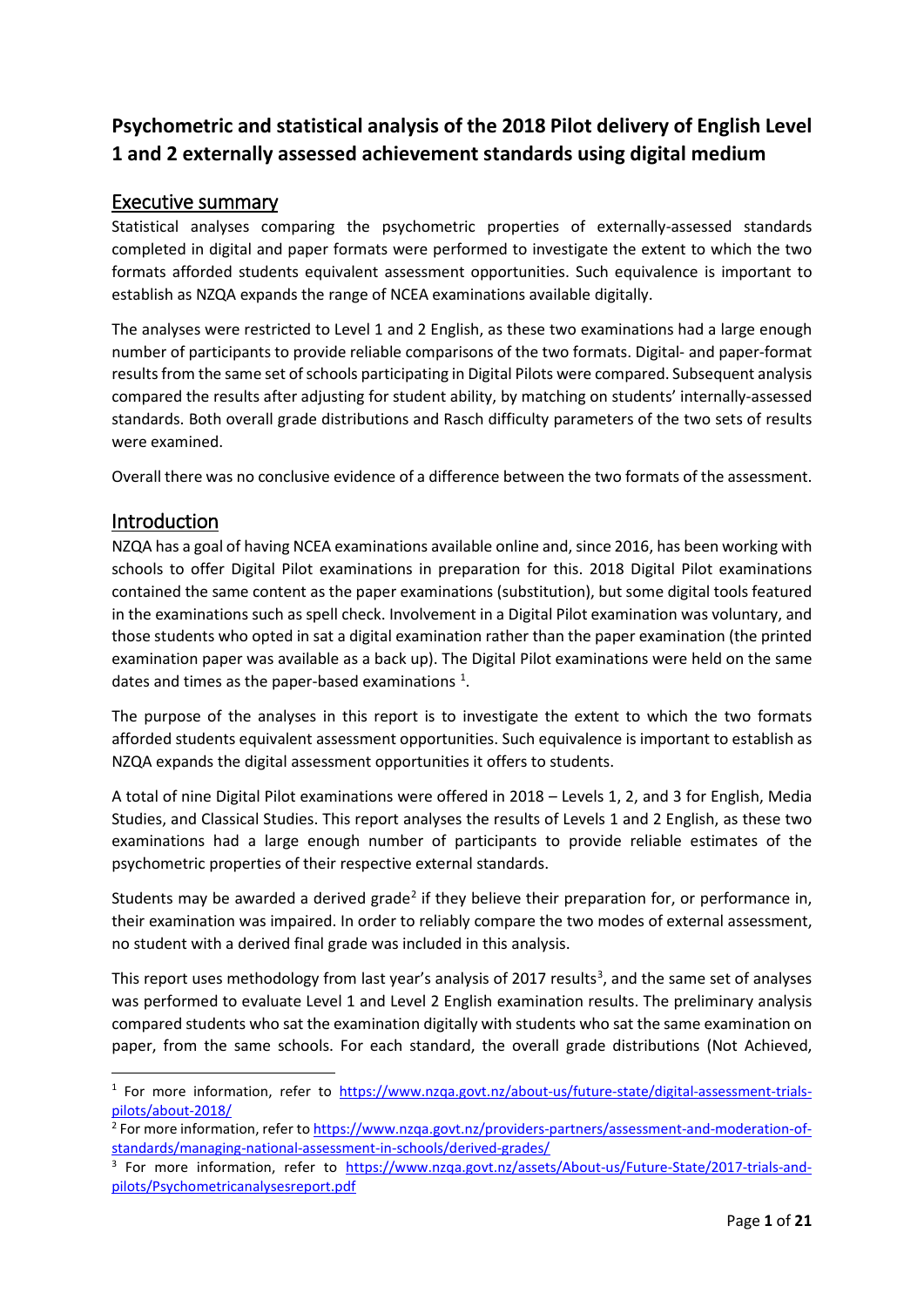Achieved, Merit, and Excellence) of these two sets of students were compared. Rasch analyses were also conducted to estimate the difficulty parameters associated with grades of Achieved or better, Merit or better, and Excellence for the two sets of students. This analysis treated individual externally assessed standards as items, yielding an interval-scale measurement variable as an aggregate measure of performance across externally assessed standards.

Students participating in the digital assessment were self-selecting. To control for the probable difference in ability between the two groups, another pair of datasets consisting of matched digitalformat and paper-format students was constructed by matching on internally assessed achievement standards at the same level.

For each digital-format student, a matching paper-format student was randomly selected from the set of all paper-format students with the same profile of internal assessment results – that is, from those paper-format students who undertook the same set of internally-assessed standards and attained the same result for each – as the target digital-format student. A large number of resamples from the matching paper-format students was taken. As before, the overall grade distributions and difficulty parameters for Rasch analysis for the matched digital-format students and aggregate of matched paper-format students were compared. Any residual differences could then be attributed to the characteristic of the two examination formats.

## 1. Level 1 English

### <span id="page-1-1"></span>1.1 Students in schools participating in Digital Pilot

[Table 1](#page-1-0) shows the externally-assessed standards in Level 1 English as well as the number of results in each of the digital and paper formats of the examination in the 38 participating schools. A total of 9,566 results, 46% of which were from the digital examination format, were analysed from 4,681 students.

|              | Level 1 English External Achievement Standard                                                                                     | <b>Total</b><br>$results -$<br>digital<br>format | <b>Total</b><br>$results -$<br>paper<br>format | Percent<br>$results -$<br>digital<br>format | Number of<br>participating<br>schools |
|--------------|-----------------------------------------------------------------------------------------------------------------------------------|--------------------------------------------------|------------------------------------------------|---------------------------------------------|---------------------------------------|
| 90849        | Show understanding of specified<br>aspect(s) of studied written text(s),<br>using supporting evidence                             | 1,588                                            | 1,796                                          | 47%                                         | 35                                    |
| 90850        | Show understanding of specified<br>aspect(s) of studied visual or oral<br>text(s), using supporting evidence                      | 1,590                                            | 1,860                                          | 46%                                         | 33                                    |
| 90851        | Show understanding of significant<br>aspects of unfamiliar written text(s)<br>through close reading, using<br>supporting evidence | 1,195                                            | 1,537                                          | 44%                                         | 29                                    |
| <b>Total</b> |                                                                                                                                   | 4,373                                            | 5,193                                          | 46%                                         | 38                                    |

<span id="page-1-0"></span>Table 1. Number of results for Level 1 externally assessed achievement standards in English at the participating schools in the Digital Pilot.

[Figure 1](#page-2-0) compares the distributions of grades for digital and paper formats for each of the three standards included in the Level 1 English Digital Pilot, and [Figure 2](#page-3-0) shows the Rasch difficulty parameter estimates for digital and paper formats for the three standards.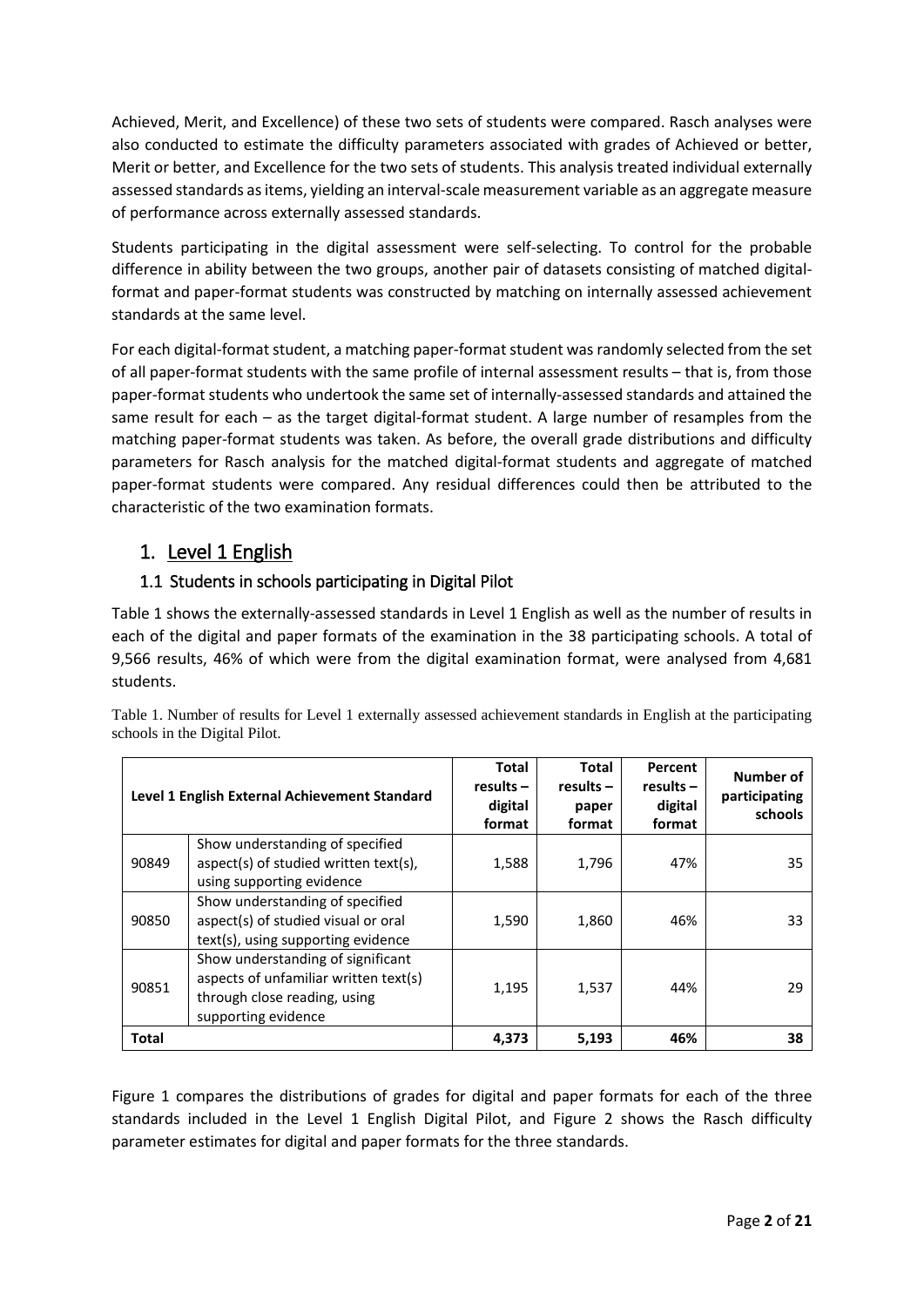For all three standards, the percentages of Achieved grades were higher for the paper format, and the percentages of Excellence grades were higher for the digital format. The percentages for the other grades were variable amongst the three standards. [Figure 1](#page-2-0) also shows the pairs of differences that were statistically significant (*p<0.5*) – for standard 90850 Achieved grade, where the paper-format students had a higher Achieved grade percentage compared with digital-format students by six percentage points, and the Excellence grade, where the digital-format students had a higher Excellence grade percentage compared with paper-format students by four percentage points.

These results were generally corroborated by the Rasch difficulty parameter estimatesshown in [Figure](#page-3-0)  [2.](#page-3-0) For all the three standards, the difficulty parameter estimates associated with attaining grades of Achieved or better were higher for the digital format than for the paper format, indicating that the students found the digital format more difficult than the paper format with respect to gaining credit. The difficulty parameter estimates associated with attaining grades of Merit or better and Excellence were higher for the paper format than the digital format, indicating that the students found the paper format more difficult than the digital format with respect to getting higher grades. However none of the pairs of comparisons were statistically significant (*p<0.5*).



<span id="page-2-0"></span>Figure 1. Comparison of digital and paper result distributions for Level 1 externally assessed achievement standards in English at schools participating in the Digital Pilot. Due to rounding, percentages may not add up to 100% and re-calculating the percentage point differences may not be identical to the values displayed in the table. Vertical bars denote 95% confidence intervals, adjusted for multiple comparisons. (\* = the difference between digital and paper formats is statistically significant.)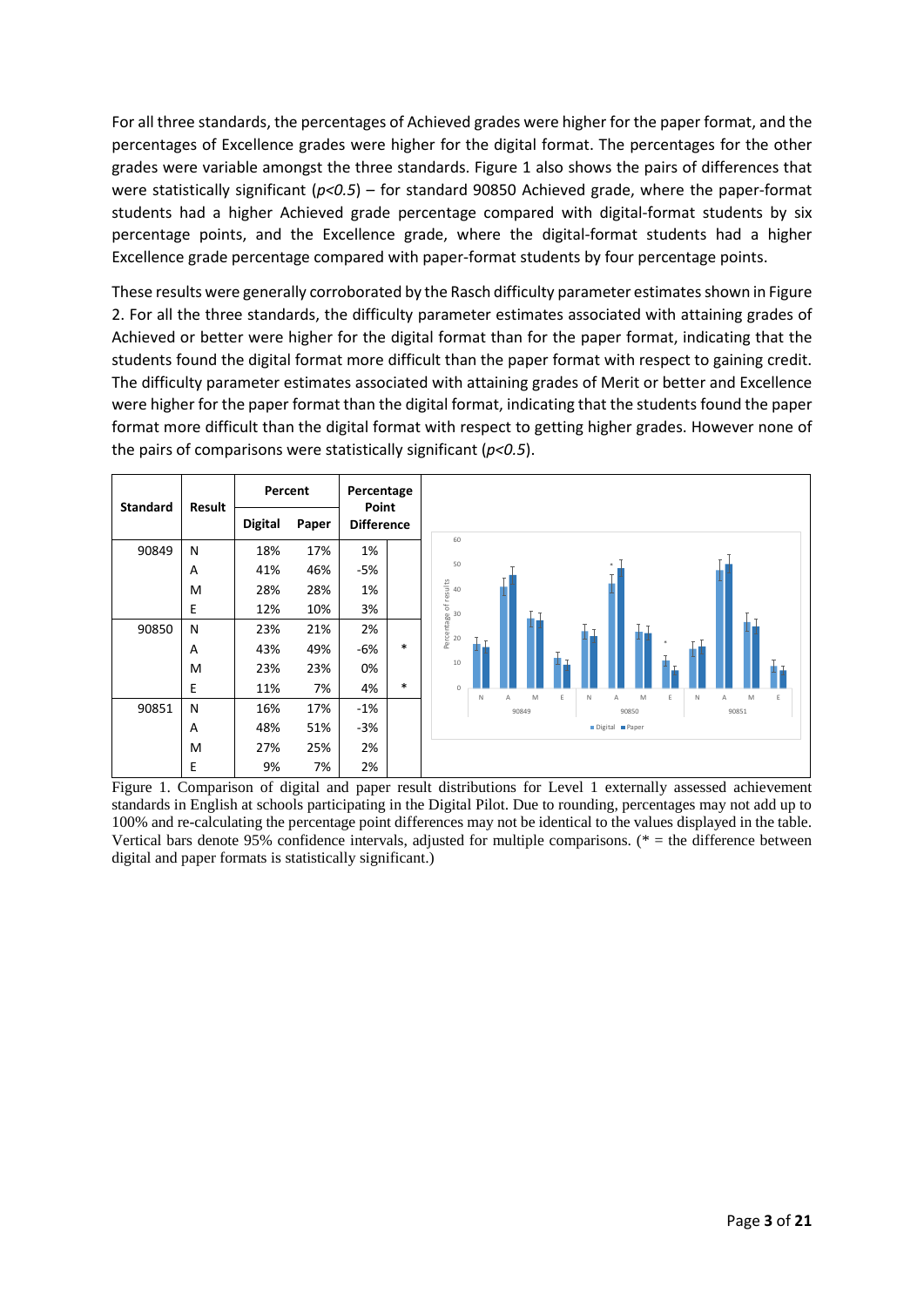

<span id="page-3-0"></span>Figure 2. Comparison of Rasch difficulty parameter estimates for attaining grades of Achieved or better (AME), Merit or better (ME), and Excellence (E) for digital and paper formats for each externally assessed Level 1 achievement standard in English. Due to rounding, re-calculating the difficulty parameter estimate differences may not be identical to the values displayed in the table. Vertical bars denote 95% confidence intervals, adjusted for multiple comparisons. ( $* =$  the difference between digital and paper formats is statistically significant.)

#### <span id="page-3-1"></span>1.2 Matched data comparison

Analysis described in Appendix [A](#page-9-0) indicated that the findings in the previous section [\(1.1\)](#page-1-1) were due to the characteristics of the groups of candidates, rather than the characteristics of the mode of external assessment. In order to account for the underlying difference in ability between the digital-format and paper-format students, achievement in internally assessed achievement standards was used to construct matching datasets of digital-format and paper-format students. Any residual differences, after comparing this set of data, could then be attributed to the characteristics of the two examination formats.

Of the 2,020 students in the previous set of analyses who undertook the Level 1 English examination in the digital format, 1,675 students had at least one paper-format student with identical results in Level 1 English internal achievement standards. For this set of matched digital-format students, there was a total of 10,089 paper-format students that were eligible for matching.

A total of 100 resamples were taken from this set of 10,089 paper-format students, with each resample consisting of 1,675 students that had matching internal results to the matched digital-format students. (See Appendix [B](#page-12-0) for the detailed methodology and results.) [Figure 3](#page-4-0) compares the distribution of grades for the matched digital-format students with the aggregated distribution of results of the matched paper-format student resamples. [Figure 4](#page-4-1) shows the comparison of the estimated Rasch difficulty parameters for the matched digital-format students with those generated from the matched paper-format student resamples.

For the standards 90849 and 90851, the grade distributions for digital-format students and paperformat students were similar for most grade levels. For 90849, the paper-format students attaining Merit grade is three percentage points higher than that of digital-format students, and the digitalformat students attaining Excellence grade is three percentage points higher than that of the paperformat students, but these differences were not statistically significant (*p<0.5*). For 90850, there was a higher percentage of digital-format students who had a Not Achieved grade compared with paperformat students (five percentage points higher), and there was a higher percentage of paper-format students who had a Merit grade compared with digital-format students(six percentage points higher). Both differences were statistically significant (*p<0.5*).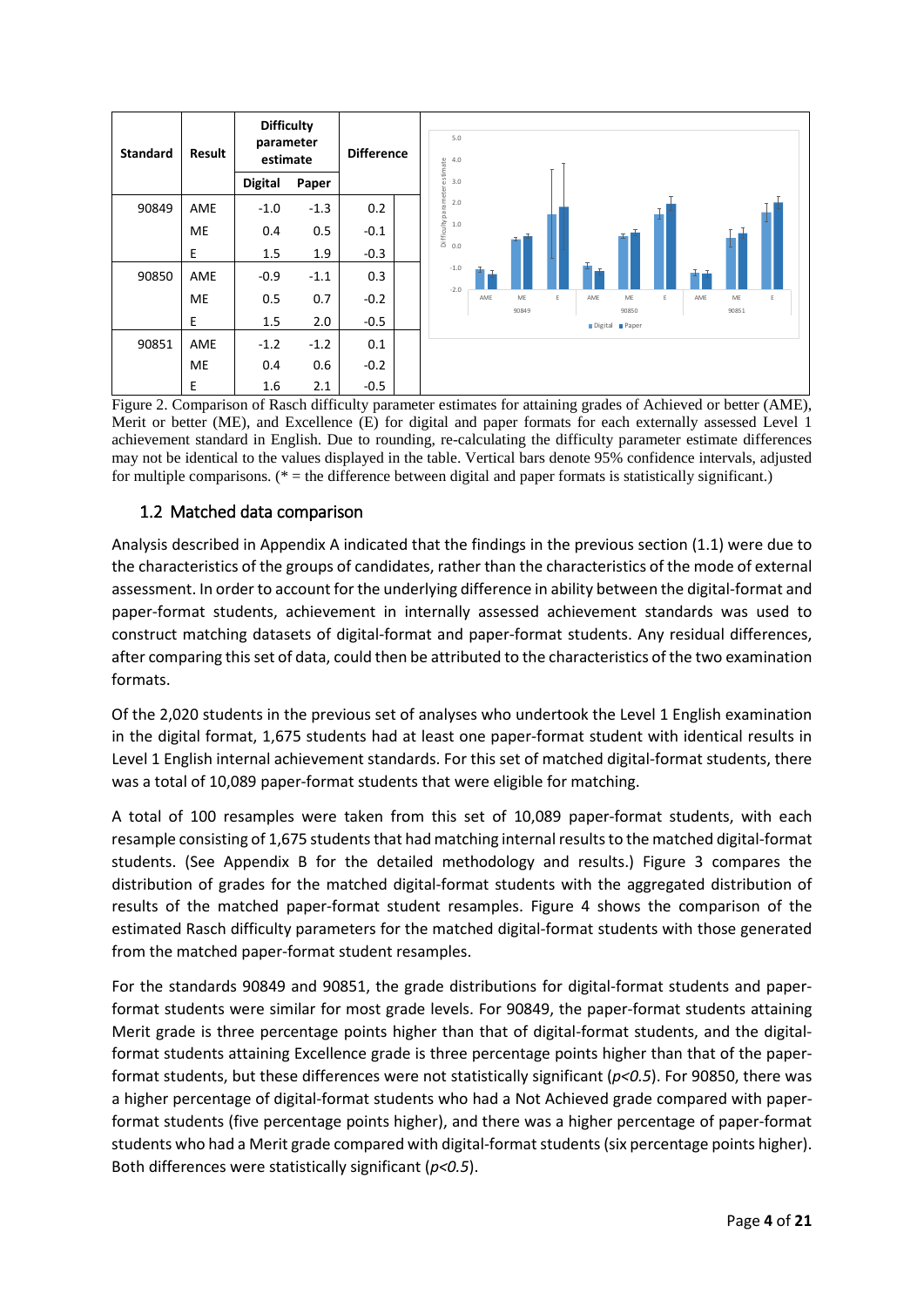These results were generally corroborated by the Rasch difficulty parameter estimates in [Figure 4.](#page-4-1) As in the previous comparison [\(Figure 2\)](#page-3-0), the difficulty parameter estimates associated with attaining a grade of Achieved or better were higher for the digital format than for the paper format for all the three standards, which indicated that the students found the digital format more difficult than the paper format with respect to gaining credit. The difficulty parameter estimates associated with attaining Excellence grade was higher for the paper format than the digital format, indicating that the students found the paper format more difficult than the digital format with respect to getting Excellence grade. The only statistically significantly different comparison (*p<0.5*) was for standard 90850, where the difficulty parameter estimate for getting a grade of Achieved or better was higher for the digital format compared with the paper format.



<span id="page-4-0"></span>Figure 3. Comparison of result distributions of matched digital-format students and aggregated matched paperformat student resamples (n=100) for Level 1 externally assessed achievement standards in English. Due to rounding, percentages may not add up to 100% and re-calculating the percentage point differences may not be identical to the values displayed in the table. Vertical bars denote 95% confidence intervals, adjusted for multiple comparisons. ( $*$  = the difference between digital and paper formats is statistically significant.)

| <b>Standard</b> | Result    | <b>Difficulty</b><br>parameter<br>estimate |        |        | <b>Difference</b> |  | 5.0                                      |     |             |   |     |                      |   |     |             |   |
|-----------------|-----------|--------------------------------------------|--------|--------|-------------------|--|------------------------------------------|-----|-------------|---|-----|----------------------|---|-----|-------------|---|
|                 |           | <b>Digital</b>                             | Paper  |        |                   |  | 4.0                                      |     |             |   |     |                      |   |     |             |   |
| 90849           | AME       | $-1.1$                                     | $-1.3$ | 0.2    |                   |  | 3.0                                      |     |             |   |     |                      |   |     |             |   |
|                 | <b>ME</b> | 0.3                                        | 0.3    | 0.0    |                   |  | 2.0                                      |     |             |   |     |                      |   |     |             |   |
|                 | E         | 1.5                                        | 1.8    | $-0.3$ |                   |  | Difficulty parameter estimate<br>$1.0\,$ |     |             |   |     |                      |   |     |             |   |
| 90850           | AME       | $-0.9$                                     | $-1.3$ | 0.4    | $\ast$            |  | 0.0                                      |     |             |   |     |                      |   |     |             |   |
|                 | <b>ME</b> | 0.5                                        | 0.4    | 0.1    |                   |  | $-1.0$<br>$-2.0$                         |     |             |   |     |                      |   |     |             |   |
|                 | E         | 1.5                                        | 1.7    | $-0.2$ |                   |  |                                          | AME | ME<br>90849 | E | AME | ME<br>90850          | E | AME | ME<br>90851 | E |
| 90851           | AME       | $-1.3$                                     | $-1.4$ | 0.1    |                   |  |                                          |     |             |   |     | Digital <b>Paper</b> |   |     |             |   |
|                 | <b>ME</b> | 0.4                                        | 0.6    | $-0.2$ |                   |  |                                          |     |             |   |     |                      |   |     |             |   |
|                 | E         | 1.6                                        | 1.9    | $-0.3$ |                   |  |                                          |     |             |   |     |                      |   |     |             |   |

<span id="page-4-1"></span>Figure 4. Comparison of Rasch difficulty parameter estimates for attaining grades of Achieved or better (AME), Merit or better (ME), and Excellence (E) for matched digital-format students and aggregated matched paperformat student resamples (n=100) for each externally assessed Level 1 achievement standard in English. Due to rounding, re-calculating the difficulty parameter estimate differences may not be identical to the values displayed in the table. Vertical bars denote 95% confidence intervals, adjusted for multiple comparisons. (\* = the difference between digital and paper formats is statistically significant.)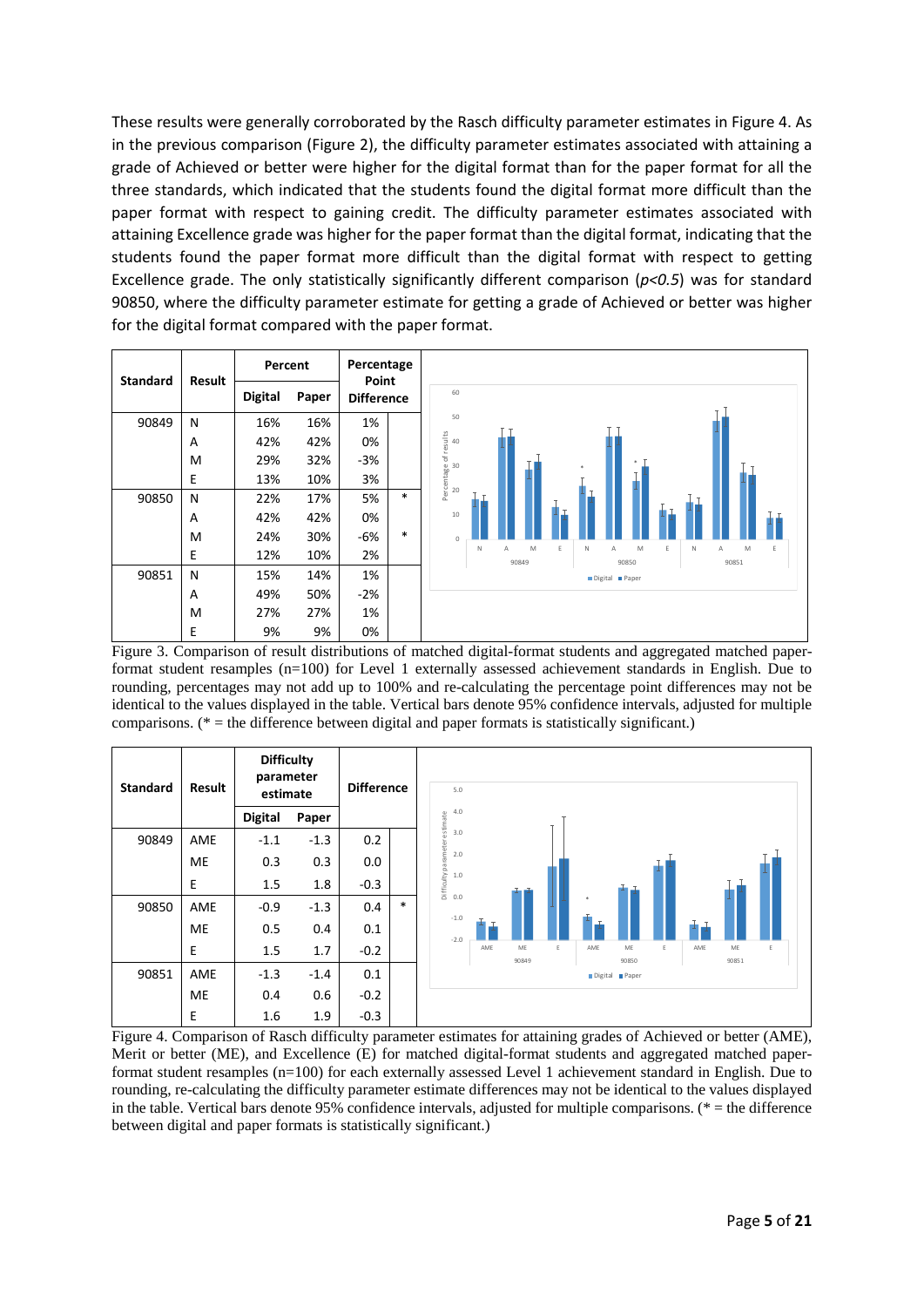## 1.3 Conclusion

While some analysis results indicated that the students found the digital format more difficult than the paper format, this finding was not consistent in all the Level 1 English external standards. For standard 90850, there was some evidence of a disadvantage to the digital format with respect to gaining credit, but there was no evidence of a difference for the other standards and grade levels.

## 2. Level 2 English

#### <span id="page-5-1"></span>2.1 Students in schools participating in Digital Pilot

[Table 2](#page-5-0) shows the externally-assessed standards in Level 2 English as well as the number of results in each of the digital and paper formats of the examination in the 35 participating schools. A total of 8,058 results, 50% of which were from the digital examination format, were analysed from 4,408 students.

|              | Level 2 English External Achievement Standard                                                                | <b>Total</b><br>$results -$<br>digital<br>format | <b>Total</b><br>$results -$<br>paper<br>format | Percent<br>$results -$<br>digital<br>format | Number of<br>participating<br>schools |
|--------------|--------------------------------------------------------------------------------------------------------------|--------------------------------------------------|------------------------------------------------|---------------------------------------------|---------------------------------------|
| 91098        | Analyse specified aspect(s) of studied<br>written text(s), supported by evidence                             | 1,550                                            | 1,465                                          | 51%                                         | 31                                    |
| 91099        | Analyse specified aspect(s) of studied<br>visual or oral text(s), supported by<br>evidence                   | 1,292                                            | 1,305                                          | 50%                                         | 30                                    |
| 91100        | Analyse significant aspects of<br>unfamiliar written text(s) through<br>close reading, supported by evidence | 1,163                                            | 1,283                                          | 48%                                         | 28                                    |
| <b>Total</b> |                                                                                                              | 4.005                                            | 4.053                                          | 50%                                         | 35                                    |

<span id="page-5-0"></span>Table 2. Number of results for Level 2 externally assessed achievement standards in English at the participating schools in the Digital Pilot.

[Figure 5](#page-6-0) compares the distributions of grades for digital and paper formats for each of the three standards included in the Level 2 English Digital Pilot, and [Figure 6](#page-6-1) shows the Rasch difficulty parameter estimates for the digital and paper formats for the three standards.

For all three standards, the percentages of Not Achieved grades were higher for the paper format, and the percentages of Merit grades were higher for the digital format. The percentages for the other grades were variable amongst the three standards. [Figure 5](#page-6-0) also shows the pairs of differences that were statistically significant (*p<0.5*). For standard 91099, the paper-format students had a higher Not Achieved grade percentage compared with digital-format students (twelve percentage points higher), and the digital-format students had higher Merit and Excellence grade percentages compared with paper-format students (nine and six percentage points higher respectively). For standard 91100, paper-format students had a higher Not Achieved grade percentage compared with digital-format students (seven percentage points higher), and the digital-format students had a higher Merit grade percentage compared with paper-format students (seven percentage points higher).

These findings were generally corroborated by the Rasch difficulty parameter estimates in [Figure 6.](#page-6-1) All the difficulty parameter estimates were higher for the paper format than for the digital format, indicating that the students found the paper format more difficult than the digital format. [Figure 6](#page-6-1) also shows which pairs of comparisons were statistically significantly different (*p<0.5*) – attaining a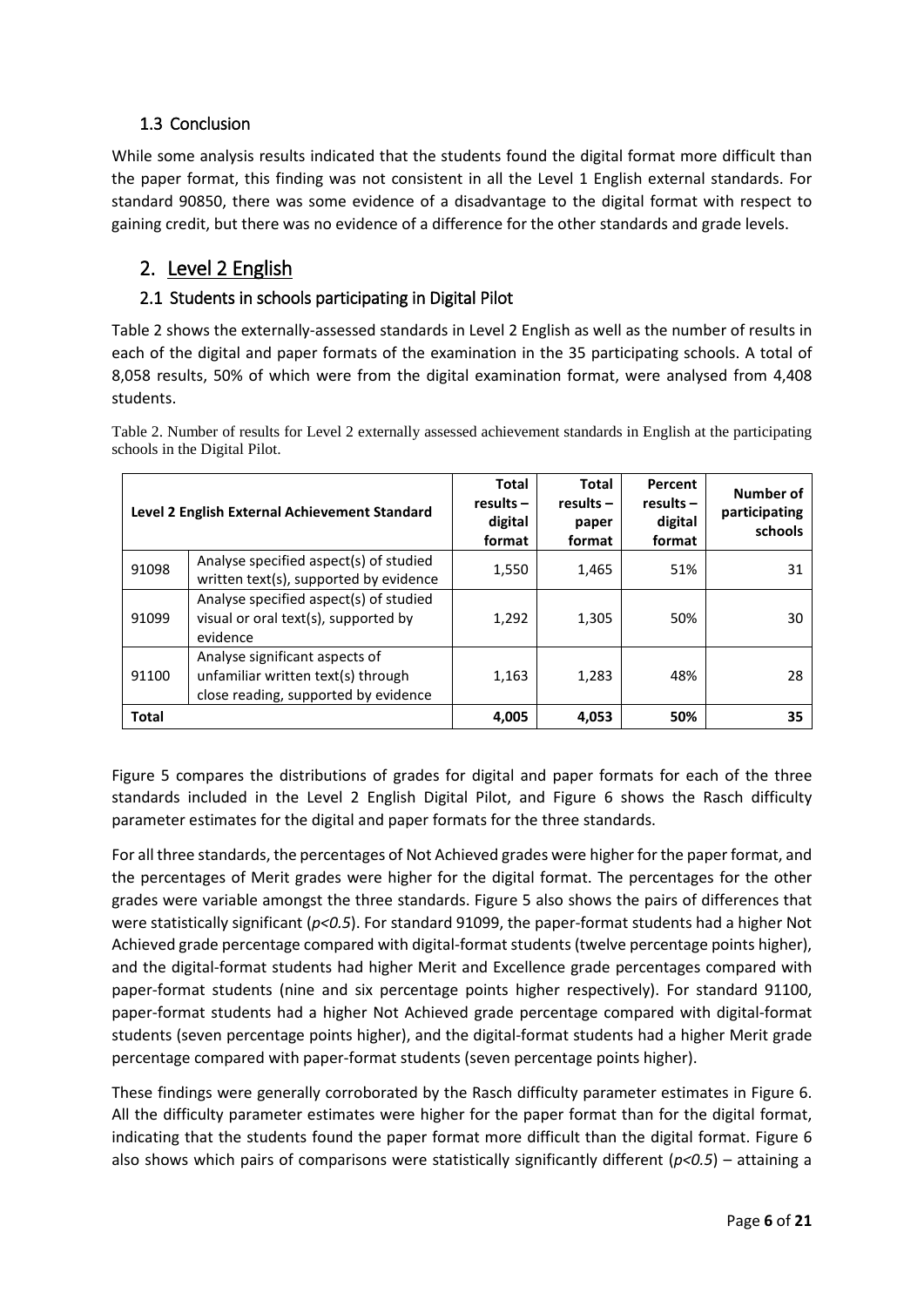grade of Achieved or better for standards 91099 and 91100, and attaining a grade of Merit or better for standard 91099.



<span id="page-6-0"></span>Figure 5. Comparison of digital and paper result distributions for Level 2 externally assessed achievement standards in English at schools participating in the Digital Pilot. Due to rounding, percentages may not add up to 100% and re-calculating the percentage point differences may not be identical to the values displayed in the table. Vertical bars denote 95% confidence intervals, adjusted for multiple comparisons. (\* = the difference between digital and paper formats is statistically significant.)



<span id="page-6-1"></span>Figure 6. Comparison of Rasch difficulty parameter estimates for attaining grades of Achieved or better (AME), Merit or better (ME), and Excellence (E) for digital and paper formats for each externally assessed Level 2 achievement standard in English. Due to rounding, re-calculating the difficulty parameter estimate differences may not be identical to the values displayed in the table. Vertical bars denote 95% confidence intervals, adjusted for multiple comparisons.  $(* =$  the difference between digital and paper formats is statistically significant.)

#### <span id="page-6-2"></span>2.2 Matched data comparison

Analysis described in Appendix [A](#page-9-0) indicated that the findings in the previous section [\(2.1\)](#page-5-1) were due to the characteristics of the groups of candidates, rather than the characteristics of the mode of external assessment. In order to account for the underlying difference in ability between the digital-format and paper-format students, achievement in internally assessed achievement standards was used to construct matching datasets of digital-format and paper-format students. Any residual differences, after comparing this set of data, could then be attributed to the characteristics of the two examination formats.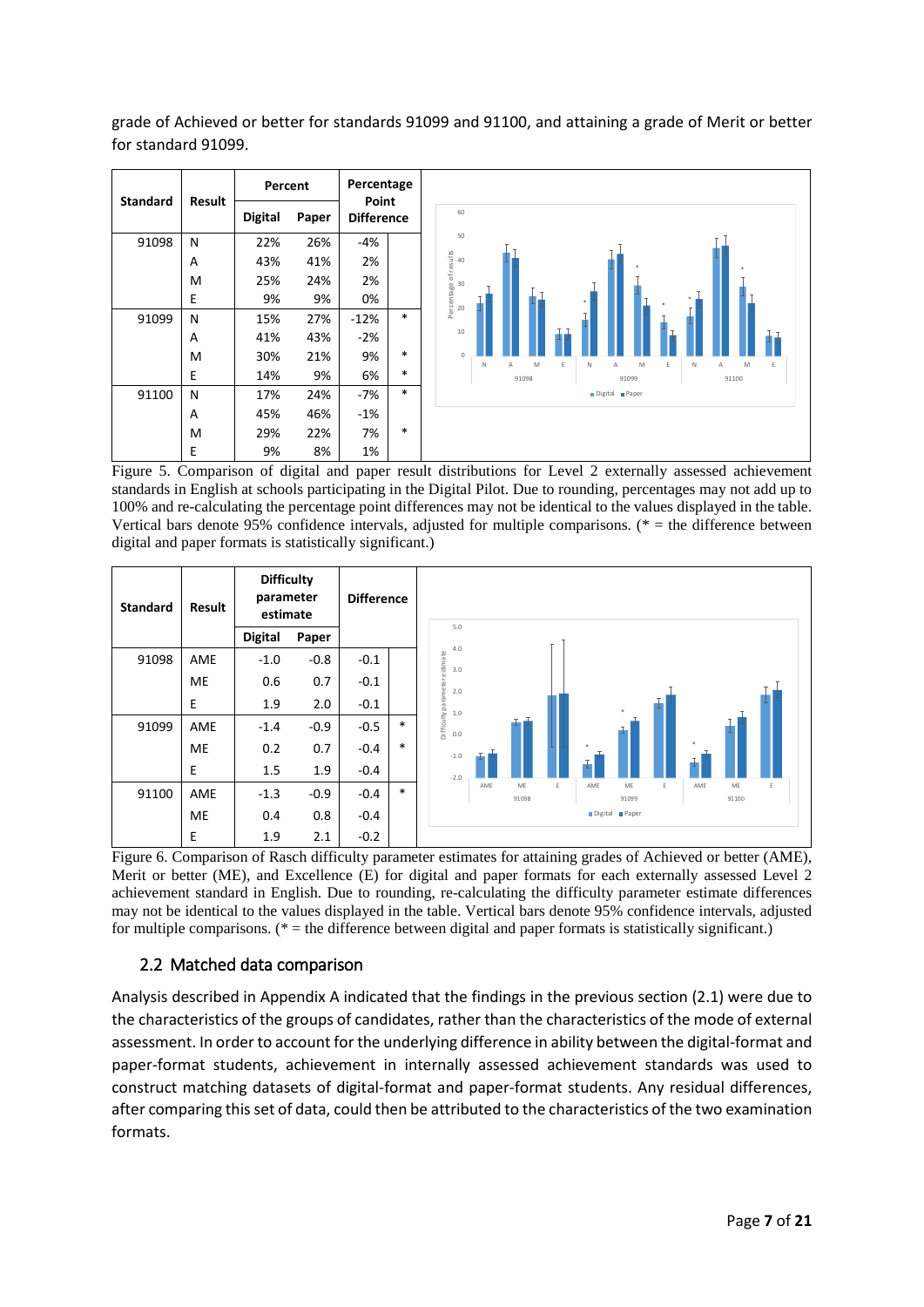Of the 2,085 students in the previous set of analyses who undertook the Level 2 English examination in the digital format, 1,990 students had at least one paper-format student with identical results in Level 2 English internal achievement standards. For this set of matched digital-format students, there was a total of 18,646 paper-format students that were eligible for matching.

A total of 100 resamples were taken from this set of 18,646 paper-format students, with each resample consisting of 1,990 students that had matching internal results to the matched digital-format students. (See Appendix [B](#page-12-0) for the detailed methodology and results.) [Figure 7](#page-8-0) compares the distribution of grades for the matched digital-format students with the aggregated distribution of results of the matched paper-format student resamples. [Figure 8](#page-8-1) shows the comparison of the estimated Rasch difficulty parameters for the matched digital-format students with those generated from the matched paper-format student resamples.

The grades distribution for standard 91098 was different from that observed in [Figure 5](#page-6-0) – the percentages for Not Achieved and Achieved were higher for the digital-format students compared with the paper-format students (by four and three percentage points respectively), and the percentages for Merit and Excellence were higher for the paper-format students compared with the digital-format students (both by four percentage points). Also, the percentage differences between the two formats were statistically significantly different for the grades of Not Achieved and Excellence (*p<0.5*). For the other standards, the differences between the two examination formats were not statistically significant across all grade levels (*p<0.5*).

These findings were corroborated by the Rasch difficulty parameter estimates in [Figure 8.](#page-8-1) All the difficulty parameters for 91098 were higher for the digital format compared with the paper format, which indicated that for this standard, the students found the digital format more difficult than the paper format. Also, for all the standards, the difficulty parameter associated with attaining Excellence grade was higher for the digital format compared with the paper format, which indicated that the students found the digital format more difficult than the paper format with respect to gaining an Excellence grade. However the only statistically significantly different comparison was attaining a grade of Merit or better for 91098.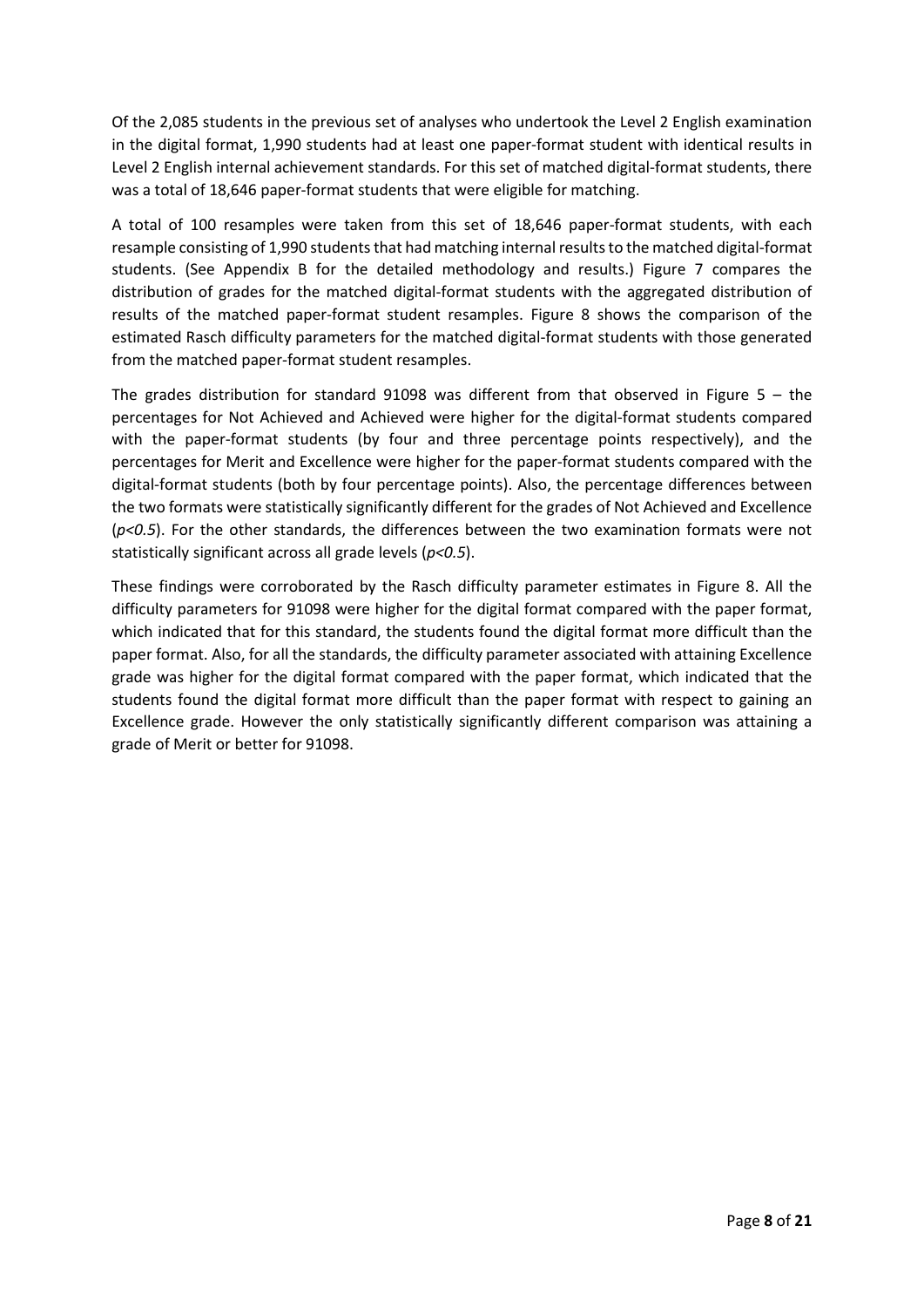

<span id="page-8-0"></span>Figure 7. Comparison of result distributions of matched digital-format students and aggregated matched paperformat student resamples (n=100) for Level 2 externally assessed achievement standards in English. Due to rounding, percentages may not add up to 100% and re-calculating the percentage point differences may not be identical to the values displayed in the table. Vertical bars denote 95% confidence intervals, adjusted for multiple comparisons. (\* = the difference between digital and paper formats is statistically significant.)



<span id="page-8-1"></span>Figure 8. Comparison of Rasch difficulty parameter estimates for attaining grades of Achieved or better (AME), Merit or better (ME), and Excellence (E) for matched digital-format students and aggregated matched paperformat student resamples (n=100) for each externally assessed Level 2 achievement standard in English. Due to rounding, re-calculating the difficulty parameter estimate differences may not be identical to the values displayed in the table. Vertical bars denote 95% confidence intervals, adjusted for multiple comparisons.  $(* =$  the difference between digital and paper formats is statistically significant.)

#### 2.3 Conclusion

While some analysis results indicated that the students found the digital format more difficult than the paper format, this finding was not consistent in all the Level 2 English external standards. For standard 91098, there was some evidence of a disadvantage to the digital format with respect to gaining a grade of Merit or better, but there was no evidence of a difference for the other standards and grade levels.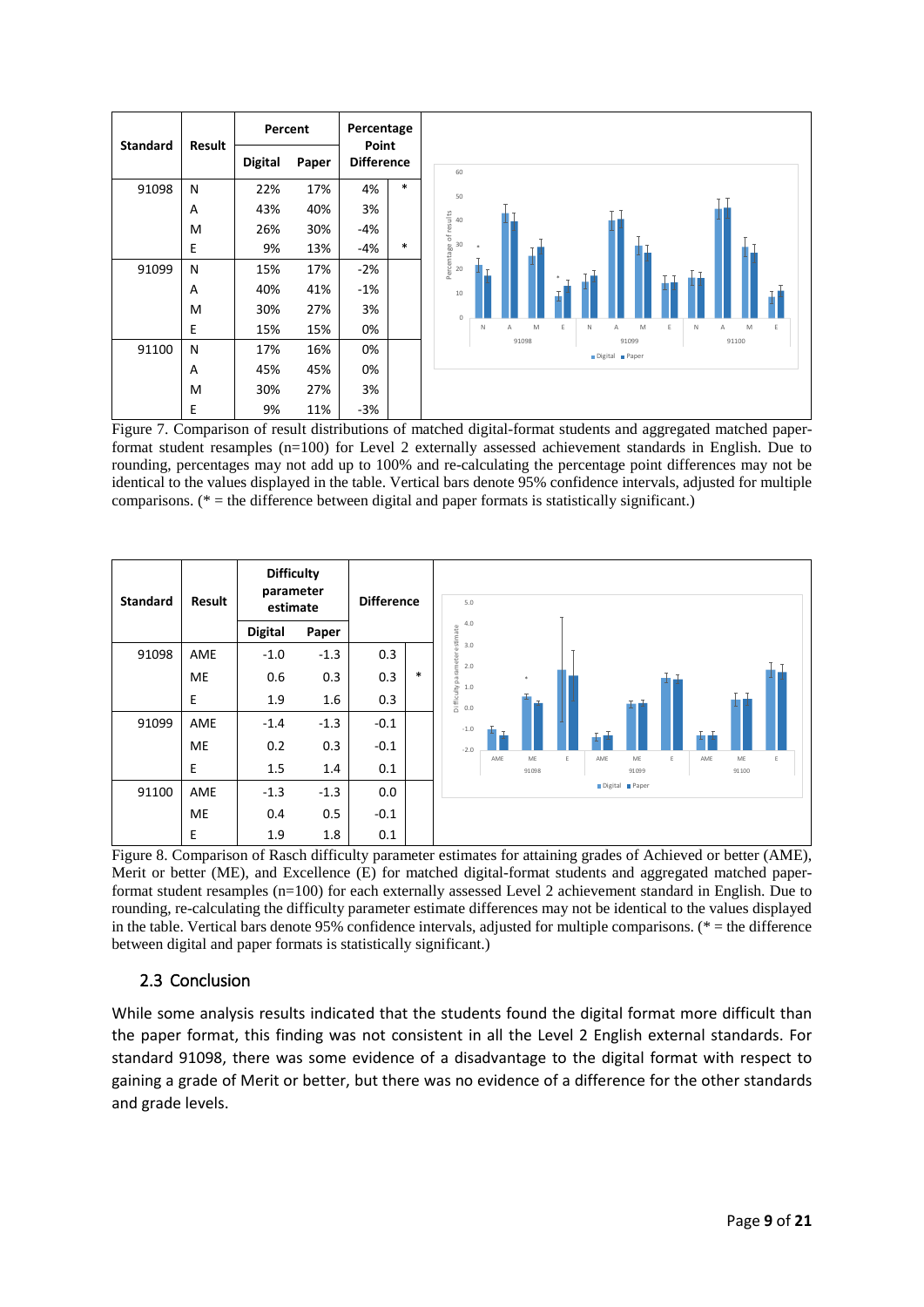## <span id="page-9-0"></span>Appendix

#### A. Analysis of predictive relationship between internal and external assessment

Since students participating in the digital assessment were self-selecting, there was no basis to assume that the digital-format and paper-format students were equal in ability, or that they ought to have attained the same distribution of results for their external assessments. Therefore results from Section[s 1.1](#page-1-1) for Level 1 English an[d 2.1](#page-5-1) for Level 2 English might be explained by the mode of external assessment (digital vs on paper) as well as difference in underlying ability between the two groups of students.

To further investigate the differences discussed in Sections [1.1](#page-1-1) and [2.1,](#page-5-1) a set of linear regression analyses was conducted to assess the equivalence of digital and paper assessment mediums in terms of the extent to which the level of performance in each format predicts a given level of performance in the internally assessed achievement standards. If such an equivalence was established, it could be concluded that the observed differences in Section[s 1.1](#page-1-1) for Level 1 English and [2.1](#page-5-1) for Level 2 English were due to difference between the two groups of students, rather than difference between the characteristics of the two modes of external assessment. Moreover, performance in internallyassessed standards can be used in subsequent analyses to account for underlying difference in ability between the two groups of students.

For each of Level 1 and Level 2 English, a set of Rasch analysis was carried out on all internally assessed results of participating candidates – both those who completed all the external assessments digitally and those who completed all of them on paper. Like the analyses of the external assessment formats, these analyses treated individual internally assessed standards as items, yielding an interval-scale measurement variable as an aggregate measure of performance across internally assessed standards.

A least-squares linear regression analysis was then used to model the predictive relationship between external and internal assessment performance for the digital-format students, and another to model the predictive relationship between external and internal assessment performance for the paperformat students. [Figure 9](#page-9-1) depicts the two scatterplots, with regression lines, for Level 1 English, showing the relationship between external and internal assessments for each of the digital-format and paper-format students. [Figure 10](#page-10-0) shows the corresponding graphs for Level 2 English.



<span id="page-9-1"></span>Figure 9. Scatterplots with regression lines showing the relationships between Rasch ability parameters estimated for Level 1 English external and internal assessments. (left: digital-format students; right: paper-format students)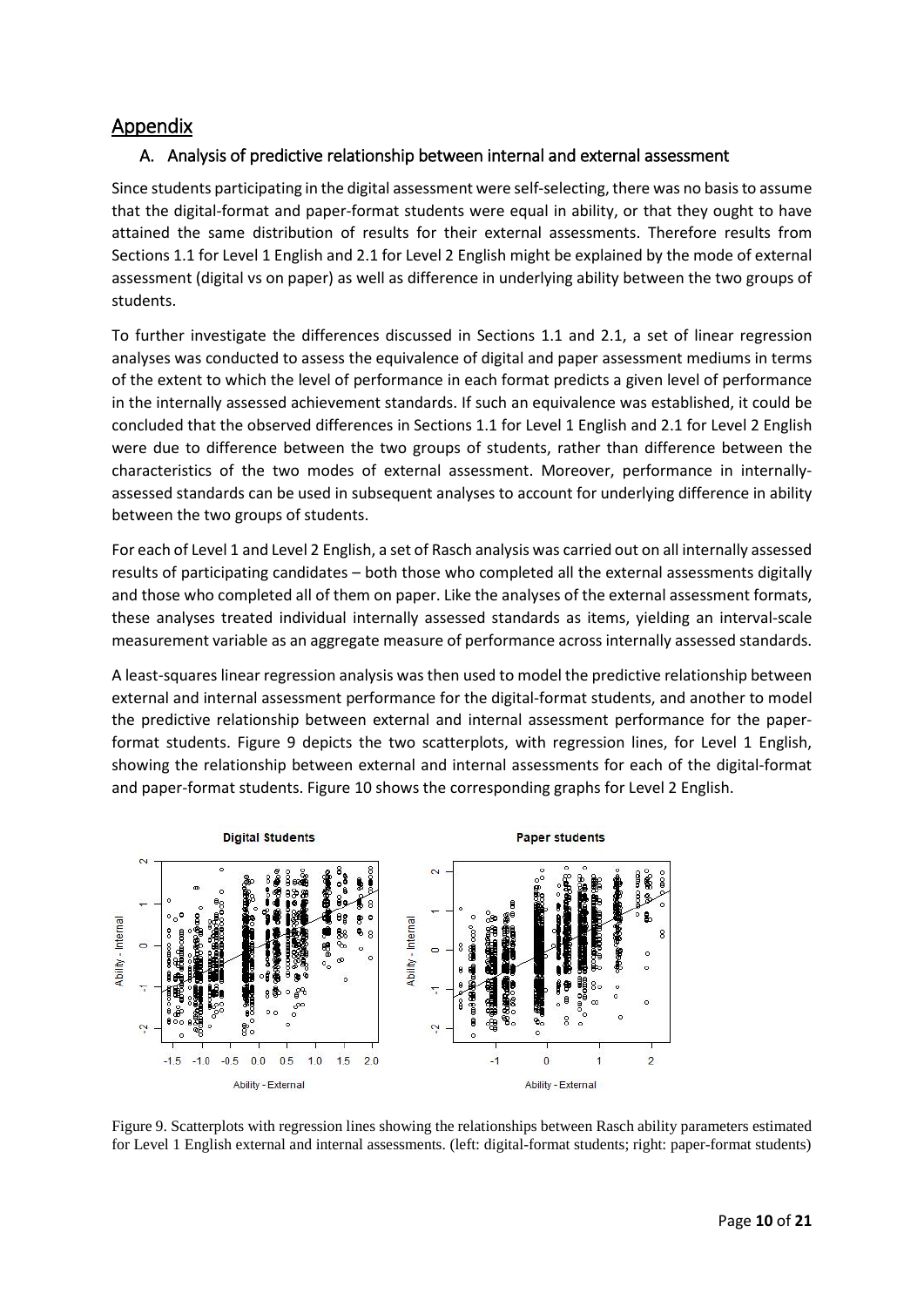

<span id="page-10-0"></span>Figure 10. Scatterplots with regression lines showing the relationships between Rasch ability parameters estimated for Level 2 English external and internal assessments. (left: digital-format students; right: paper-format students)

[Table 3](#page-10-1) shows the constant and slope parameters estimated by the regression models for Level 1 and Level 2 English. Comparison of these parameters would allow for a statistical comparison of the equivalence of the predictive relationships between externals and internals achievement. The set of regression models did not differ significantly in their parameter estimates, suggesting that a candidate with a given level of attainment in internal assessment is predicted to achieve the same level of attainment in external assessment, irrespective of whether the external assessment is conducted in a digital or paper-based format. This conclusion was the same as the psychometric analysis of 2017 results for Level 1 English<sup>4</sup>.

<span id="page-10-1"></span>Table 3. Parameter estimates of the pairs of regression models from [Figure 9](#page-9-1) (Level 1 English) and [Figure 10](#page-10-0) (Level 2 English). Due to rounding, re-calculating the estimate raw differences may not be identical to the values displayed in the table. The differences between the constant and slope parameters are inside the 95% confidence intervals. None of the pairs of differences are statistically significantly different.

| Examination     | Parameter | <b>Estimates and 95%</b><br><b>Confidence Intervals</b> | <b>Estimate</b><br>Raw     |                   |
|-----------------|-----------|---------------------------------------------------------|----------------------------|-------------------|
|                 |           | <b>Digital</b>                                          | Paper                      | <b>Difference</b> |
| Level 1 English | intercept | $-0.02$<br>$(-0.04, 0.01)$                              | $-0.01$<br>$(-0.03, 0.02)$ | $-0.01$           |
|                 | slope     | 0.64<br>(0.60, 0.67)                                    | 0.64<br>(0.61, 0.68)       | $-0.01$           |
| Level 2 English | intercept | $-0.02$<br>$(-0.05, 0.00)$                              | $-0.02$<br>$(-0.04, 0.01)$ | $-0.01$           |
|                 | slope     | 0.65<br>(0.61, 0.68)                                    | 0.66<br>(0.63, 0.70)       | $-0.02$           |

This finding suggests that it is the characteristic of the groups of candidates, rather than characteristics of the mode of external assessment, that would explain the differences in grade distributions and Rasch difficulty parameters in Sections [1.1](#page-1-1) for Level 1 English an[d 2.1](#page-5-1) for Level 2 English.

This then forms the rationale behind the matched data comparison described in Section[s 1.2](#page-3-1) for Level 1 English and [2.2](#page-6-2) for Level 2 English, where matched digital-format and paper-format students were

<span id="page-10-2"></span> <sup>4</sup> For more information, refer to [https://www.nzqa.govt.nz/assets/About-us/Future-State/2017-trials-and](https://www.nzqa.govt.nz/assets/About-us/Future-State/2017-trials-and-pilots/Psychometricanalysesreport.pdf)[pilots/Psychometricanalysesreport.pdf](https://www.nzqa.govt.nz/assets/About-us/Future-State/2017-trials-and-pilots/Psychometricanalysesreport.pdf)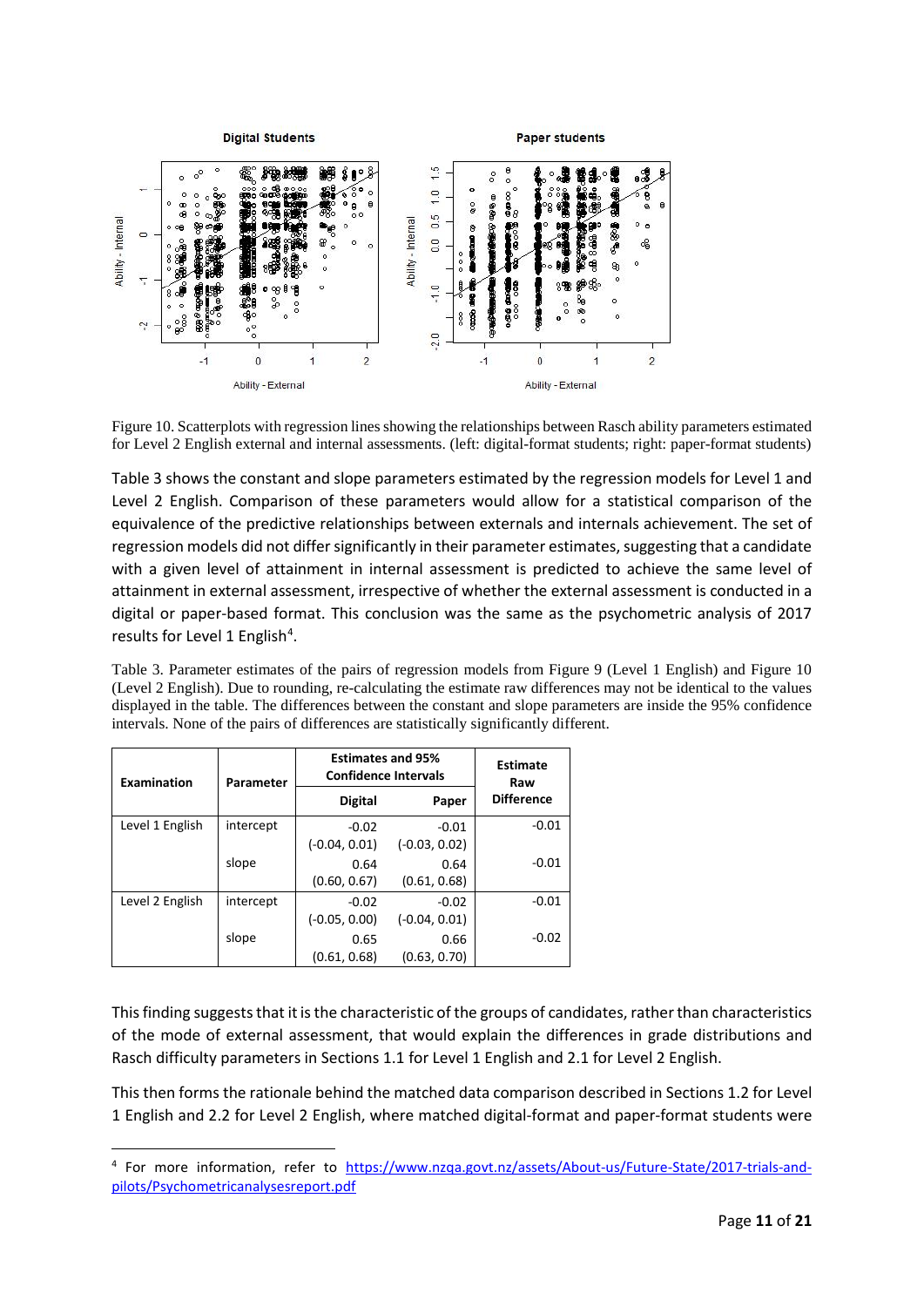compared by matching on internally assessed achievement standards. Any residual differences could then be attributed to the characteristics of the two examination formats.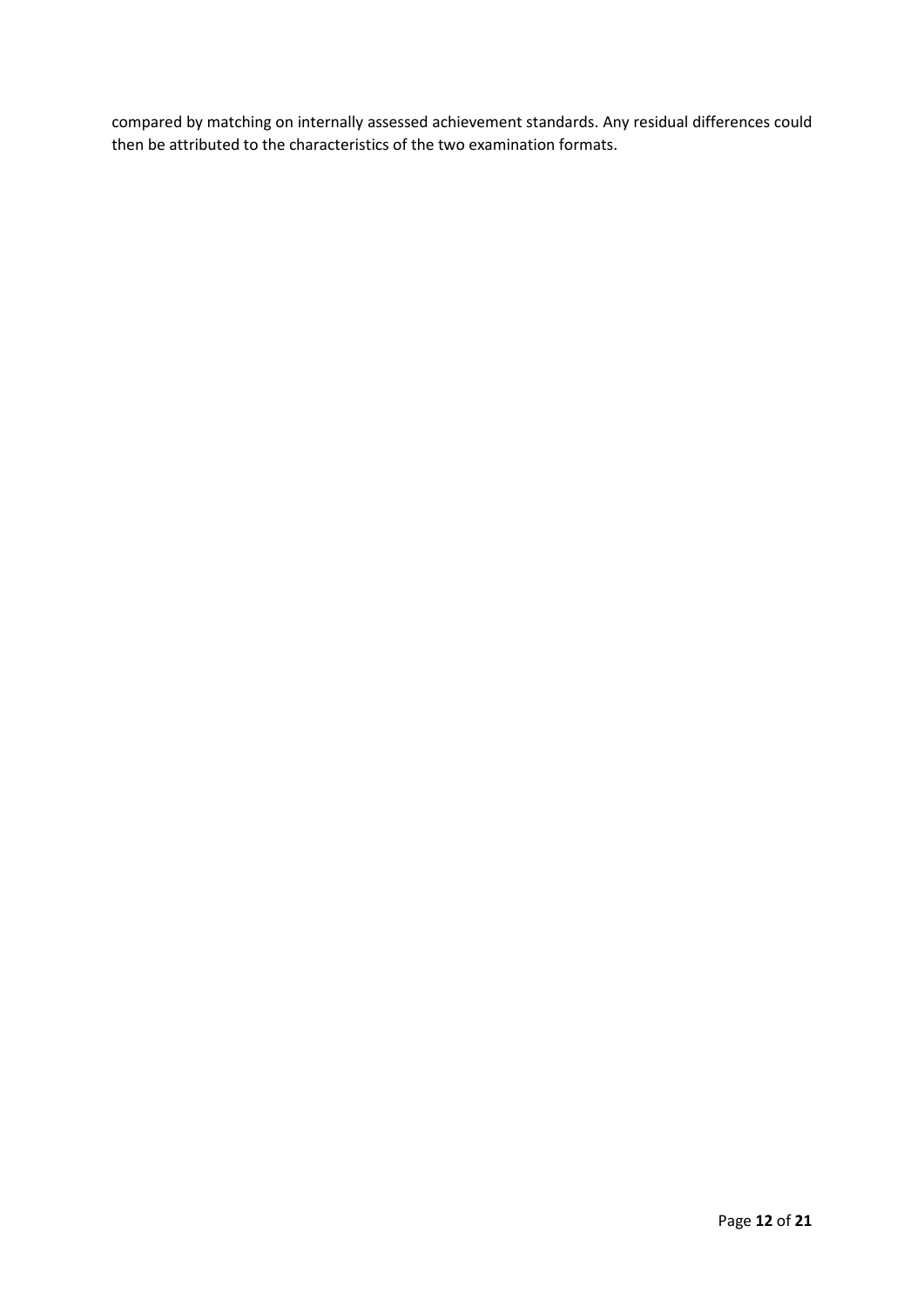#### <span id="page-12-0"></span>B. Matched data analysis methodology detail and results

The analyses performed in sections [1.2](#page-3-1) for Level 1 English an[d 2.2](#page-6-2) for Level 2 English are described in detail below.

- A. Identify matching sets of students
	- 1. Identify all digital-format students with at least one paper-format student with identical results in internal achievement standards at the same level.
	- 2. Identify all paper-format students that are eligible for matching to students identified in Step 1 i.e. paper-format students with at least one digital-format student with identical results in internal achievement standards at the same level.
- B. Generate 100 resamples and perform analysis
	- 3. For each digital-format student identified in Step 1:
		- a. Identify all paper-format students with identical results in internal achievement standards at the same level.
		- b. From the list of paper-format students identified in Step 3a, randomly sample one student.
	- 4. Calculate the grade distribution for externally assessed standards of matched paperformat students from Step 3.
	- 5. Conduct Rasch analysis to estimate the difficulty parameters for externally assessed standards of matched paper-format students from Step 3.
	- 6. Perform Steps 3 to 5 100 times.
- C. Compile summary of results
	- 7. Calculate the average of the 100 percentages, for each external standard-grade combination, generated from Step 6 (see [Figure 11](#page-13-0) for Level 1 English results and [Figure](#page-14-0)  [13](#page-14-0) for Level 2 English results).
	- 8. Calculate the mode (most commonly occurring value) of the 100 difficulty parameter estimates, for each external standard-difficulty combination, generated from Step 6 (see [Figure 12](#page-13-1) for Level 1 English results an[d Figure 14](#page-14-1) for Level 2 English results).
	- 9. Compare the results of Steps 7 and 8 with the corresponding values from matched digitalformat students.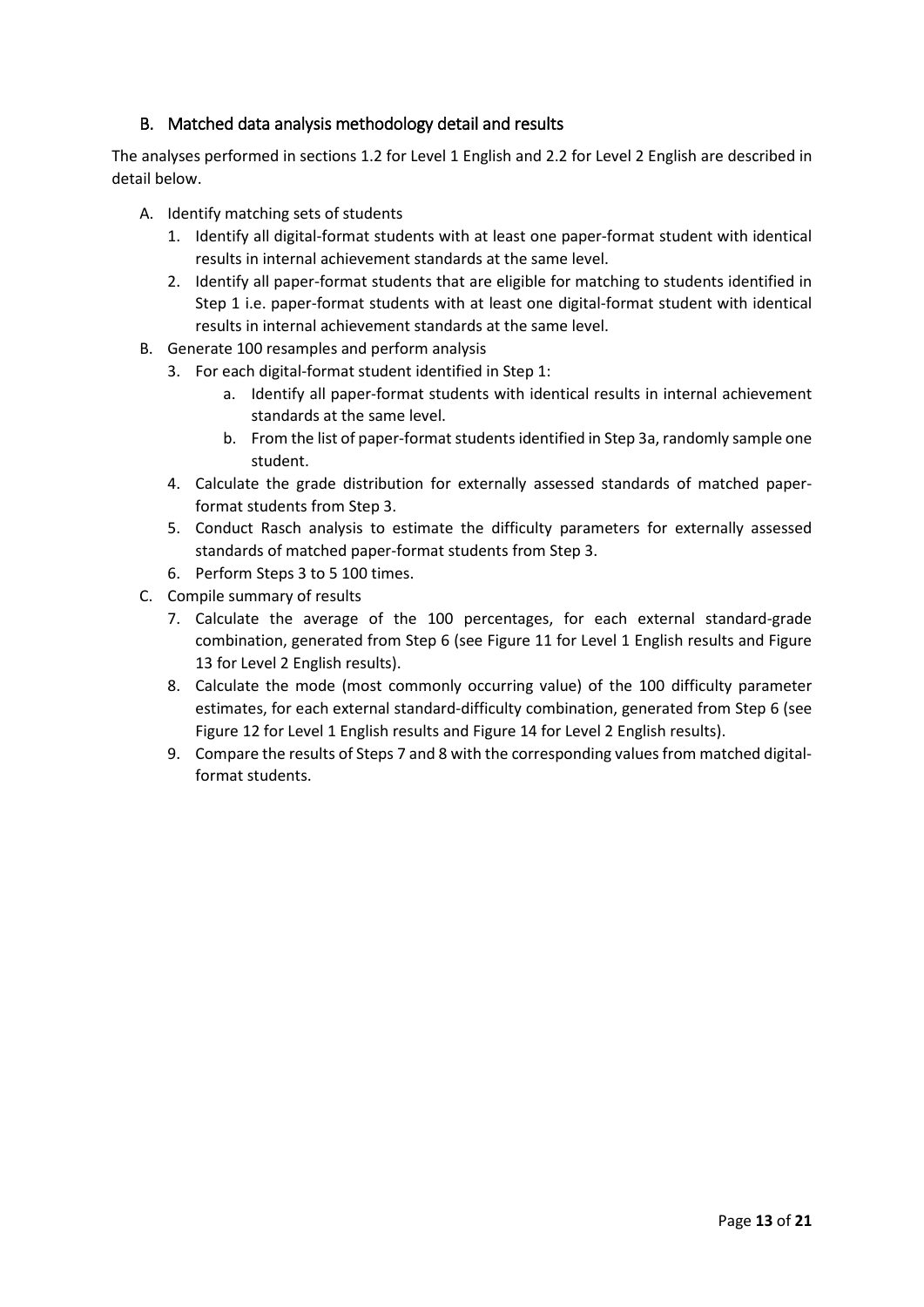

<span id="page-13-0"></span>Figure 11. Grade distributions from Level 1 English externally-assessed achievement standards of matched paperformat student resamples (n=100). Vertical solid black lines denote the average percentage. Vertical dotted red lines denote the digital-format student percentage for the corresponding external standard and grade level.



<span id="page-13-1"></span>Figure 12. Difficulty parameter estimates of Level 1 English externally-assessed achievement standards from Rasch analysis of matched paper-format student resamples (n=100).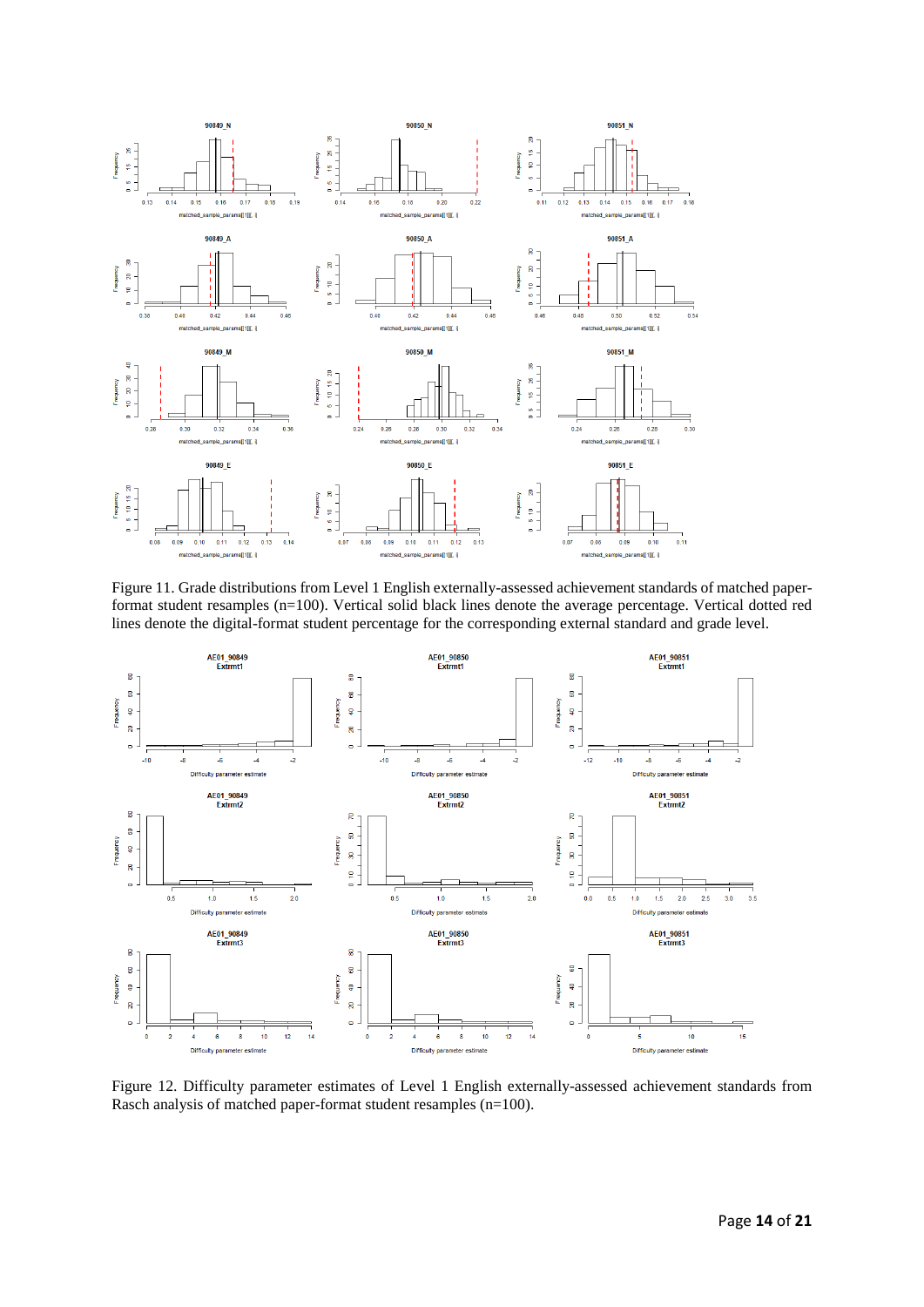

<span id="page-14-0"></span>Figure 13. Grade distributions from Level 2 English externally-assessed achievement standards of matched paperformat student resamples (n=100). Vertical solid black lines denote the average percentage. Vertical dotted red lines denote the digital-format student percentage for the corresponding external standard and grade level.



<span id="page-14-1"></span>Figure 14. Difficulty parameter estimates of Level 2 English externally-assessed achievement standards from Rasch analysis of matched paper-format student resamples (n=100).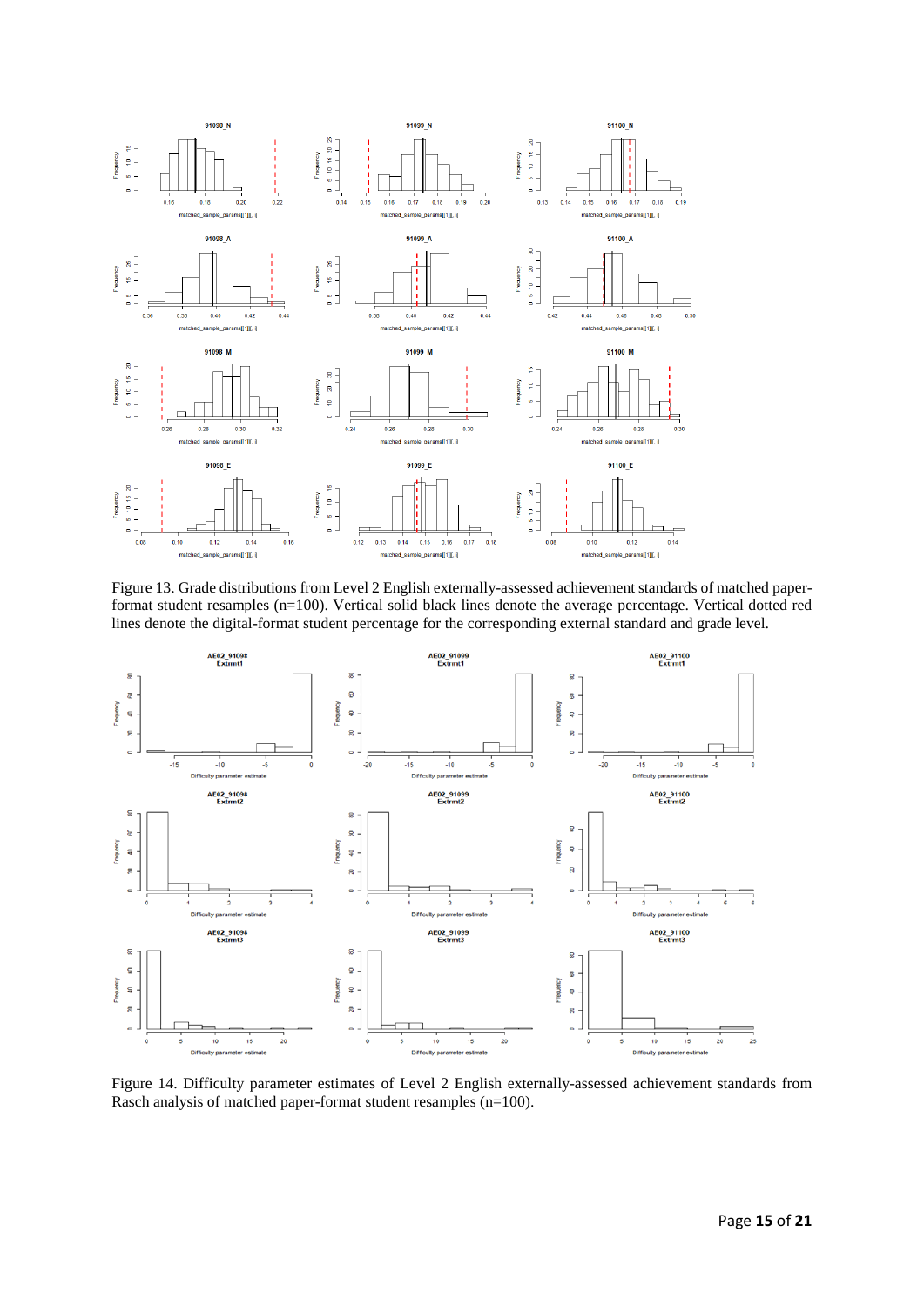| 90849                |                |     | <b>Digital</b>  |                |              | Paper     |           |           |                |                  |  |  |
|----------------------|----------------|-----|-----------------|----------------|--------------|-----------|-----------|-----------|----------------|------------------|--|--|
| School<br>Index<br># | %N             | %A  | $\% \mathsf{M}$ | %E             | n            | %N        | %А        | %M        | %E             | n                |  |  |
| $\mathbf{1}$         | 60             | 40  | 0               | 0              | 5            | 0         | 0         | 0         | $\mathbf 0$    | 0                |  |  |
| $\overline{2}$       | 0              | 0   | 0               | 100            | $\mathbf{1}$ | 32        | 38        | 21        | 10             | 63               |  |  |
| 3                    | 15             | 23  | 15              | 46             | 13           | 16        | 39        | 34        | 10             | 119              |  |  |
| 4                    | 32             | 54  | 11              | 3              | $71\,$       | 16        | 47        | 26        | 11             | 19               |  |  |
| 5                    | 33             | 33  | 33              | 0              | 3            | 16        | 48        | 30        | 7              | 149              |  |  |
| 6                    | 41             | 49  | 8               | 3              | 37           | 53        | 33        | 13        | 0              | 15               |  |  |
| $\overline{7}$       | 75             | 23  | $\overline{2}$  | 0              | 56           | 40        | 40        | 20        | 0              | 10               |  |  |
| 8                    | 16             | 55  | 18              | 10             | 49           | 15        | 62        | 8         | 15             | 13               |  |  |
| 9                    | 25             | 33  | 33              | 8              | 12           | 16        | 34        | 39        | 11             | 44               |  |  |
| 10                   | 24             | 66  | 10              | 0              | 29           | 0         | 0         | 0         | 0              | $\pmb{0}$        |  |  |
| 11                   | 30             | 39  | 21              | 9              | 33           | 24        | 39        | 29        | 8              | 75               |  |  |
| 12                   | 10             | 81  | 10              | 0              | 21           | 9         | 55        | 26        | 9              | 121              |  |  |
| 13                   | 0              | 0   | $\pmb{0}$       | 0              | 0            | 24        | 51        | 19        | 6              | 68               |  |  |
| 14                   | 33             | 52  | $\overline{7}$  | 9              | 46           | 17        | 50        | 33        | 0              | 6                |  |  |
| 15                   | 17             | 43  | 32              | 8              | 75           | 50        | 42        | 0         | 8              | 12               |  |  |
| 16                   | 0              | 0   | 0               | $\pmb{0}$      | 0            | 18        | 37        | 32        | 13             | 87               |  |  |
| 17                   | $\overline{7}$ | 36  | 37              | $20\,$         | 292          | 9         | 53        | 22        | 16             | 32               |  |  |
| 18                   | 12             | 47  | 31              | 9              | 32           | 12        | 45        | 31        | 12             | 74               |  |  |
| 19                   | 0              | 100 | $\pmb{0}$       | $\pmb{0}$      | $\mathbf{1}$ | 11        | 53        | 31        | 5              | 55               |  |  |
| 20                   | 5              | 33  | 43              | 19             | 21           | 6         | 52        | 29        | 13             | 31               |  |  |
| 21                   | 17             | 56  | 20              | $\overline{7}$ | 41           | 0         | 0         | 0         | 0              | 0                |  |  |
| 22                   | 5              | 47  | 21              | 26             | 19           | 9         | 44        | 34        | 12             | 99               |  |  |
| 23                   | 14             | 43  | 29              | 14             | 21           | 0         | 0         | 0         | 100            | $\mathbf 1$      |  |  |
| 24                   | 27             | 36  | 31              | 6              | 78           | 29        | 38        | 21        | 12             | 34               |  |  |
| 25                   | 19             | 50  | 26              | 5              | 122          | 16        | 46        | 28        | 9              | 95               |  |  |
| 26                   | 40             | 40  | 0               | 20             | 5            | 16        | 59        | 23        | 3              | 227              |  |  |
| 27                   | 0              | 0   | 0               | 0              | 0            | 0         | 0         | 0         | 0              | 0                |  |  |
| 28                   | 45             | 41  | 14              | $\mathsf 0$    | 22           | 50        | 50        | 0         | $\pmb{0}$      | 6                |  |  |
| 29                   | $\overline{2}$ | 21  | 47              | $30\,$         | 47           | $\pmb{0}$ | 38        | 38        | 24             | 45               |  |  |
| 30                   | 73             | 23  | 5               | 0              | 22           | 100       | $\pmb{0}$ | $\pmb{0}$ | $\pmb{0}$      | $\boldsymbol{6}$ |  |  |
| 31                   | 10             | 34  | 37              | 19             | 59           | 9         | 24        | 37        | 30             | 46               |  |  |
| 32                   | 20             | 80  | $\pmb{0}$       | $\pmb{0}$      | 5            | 15        | 68        | 12        | 6              | 34               |  |  |
| 33                   | 3              | 44  | 25              | 28             | 36           | $11\,$    | 38        | 32        | 19             | 47               |  |  |
| 34                   | 29             | 61  | $11\,$          | $\pmb{0}$      | 28           | 23        | 14        | 46        | 17             | 35               |  |  |
| 35                   | $\overline{2}$ | 23  | 52              | 23             | 48           | 0         | $\pmb{0}$ | 100       | $\pmb{0}$      | $\mathbf 2$      |  |  |
| 36                   | 13             | 32  | 35              | 19             | 31           | 0         | $\pmb{0}$ | 0         | 0              | $\pmb{0}$        |  |  |
| 37                   | 6              | 40  | 42              | 12             | 202          | 14        | 51        | 28        | $\overline{7}$ | 43               |  |  |
| 38                   | 40             | 60  | $\pmb{0}$       | 0              | 5            | 24        | 52        | 20        | 4              | 83               |  |  |
| <b>Total</b>         | 18             | 41  | 28              | ${\bf 12}$     | 1,588        | 17        | 46        | 28        | ${\bf 10}$     | 1,796            |  |  |

# C. Level 1 English: Number of results in each grade category for each participating school, disaggregated by assessment format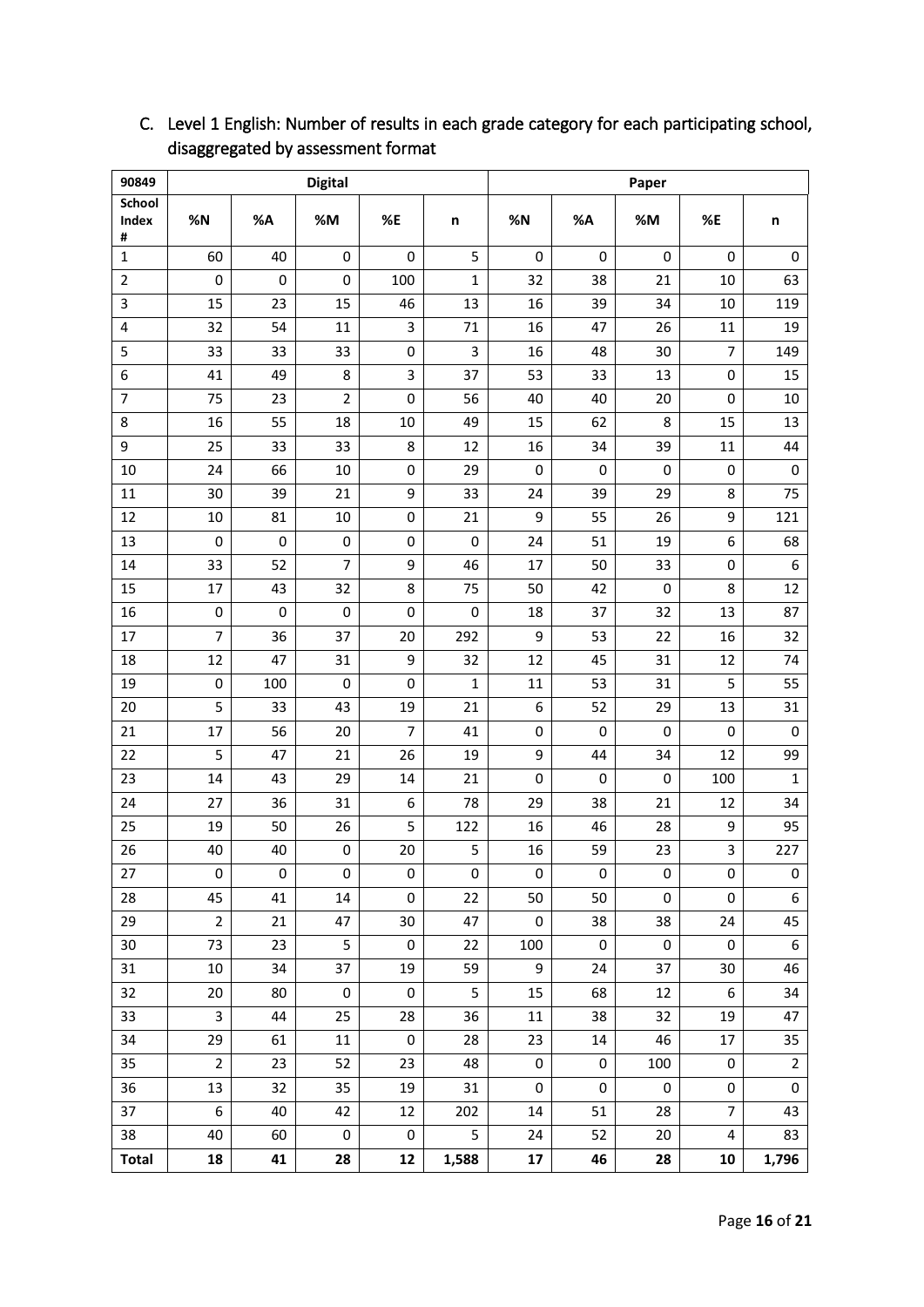| 90850           |                         |           | <b>Digital</b> |                |             | Paper          |     |     |                         |              |  |  |
|-----------------|-------------------------|-----------|----------------|----------------|-------------|----------------|-----|-----|-------------------------|--------------|--|--|
| School<br>Index | %N                      | %A        | %M             | %E             | n           | %N             | %A  | %M  | %E                      | n            |  |  |
| #               |                         |           |                |                |             |                |     |     |                         |              |  |  |
| $\mathbf{1}$    | 36                      | 40        | 24             | 0              | 45          | 0              | 0   | 0   | 0                       | 0            |  |  |
| $\overline{2}$  | $\pmb{0}$               | $\pmb{0}$ | $\pmb{0}$      | $\pmb{0}$      | $\pmb{0}$   | 44             | 33  | 18  | 5                       | 39           |  |  |
| 3               | $\overline{7}$          | 57        | 21             | 14             | 14          | 24             | 48  | 21  | 8                       | 102          |  |  |
| 4               | 0                       | $\pmb{0}$ | 0              | 0              | $\mathsf 0$ | 0              | 0   | 0   | $\pmb{0}$               | $\pmb{0}$    |  |  |
| 5               | $\mathbf 0$             | $\pmb{0}$ | 0              | 0              | $\pmb{0}$   | 23             | 61  | 16  | 0                       | 82           |  |  |
| 6               | 24                      | 52        | 22             | $\overline{2}$ | 50          | 65             | 23  | 8   | 4                       | 26           |  |  |
| $\overline{7}$  | 75                      | 23        | $\overline{2}$ | 0              | 61          | 50             | 38  | 12  | 0                       | 8            |  |  |
| 8               | 15                      | 58        | 19             | 8              | 62          | 8              | 54  | 15  | 23                      | 13           |  |  |
| 9               | 40                      | 33        | 13             | 13             | 15          | 13             | 51  | 11  | 26                      | 47           |  |  |
| 10              | 31                      | 56        | 11             | $\overline{2}$ | 55          | $\mathbf 0$    | 100 | 0   | 0                       | $\mathbf{1}$ |  |  |
| $11\,$          | 100                     | $\pmb{0}$ | 0              | 0              | 3           | 47             | 49  | 4   | $\pmb{0}$               | 51           |  |  |
| 12              | 17                      | 75        | 8              | 0              | 24          | 16             | 76  | 8   | 0                       | 102          |  |  |
| 13              | 44                      | 56        | 0              | 0              | 16          | 26             | 47  | 21  | 6                       | 89           |  |  |
| 14              | 40                      | 50        | 4              | 6              | 50          | 40             | 20  | 40  | 0                       | 5            |  |  |
| 15              | 23                      | 53        | 16             | 8              | 90          | 55             | 18  | 27  | 0                       | 11           |  |  |
| 16              | 75                      | 25        | $\pmb{0}$      | 0              | 20          | 15             | 52  | 26  | 7                       | 113          |  |  |
| 17              | 14                      | 38        | 28             | 20             | 302         | 16             | 50  | 28  | 6                       | 32           |  |  |
| 18              | 12                      | 34        | 34             | 19             | 32          | 11             | 47  | 37  | 5                       | 73           |  |  |
| 19              | 27                      | 52        | 19             | $\overline{2}$ | 48          | 16             | 42  | 27  | 15                      | 123          |  |  |
| 20              | $\overline{4}$          | 43        | 22             | 30             | 23          | 16             | 47  | 31  | 6                       | 32           |  |  |
| 21              | 29                      | 46        | 11             | 14             | 28          | $\mathbf 0$    | 100 | 0   | 0                       | $\mathbf{1}$ |  |  |
| 22              | 10                      | 40        | 35             | 15             | 20          | 15             | 38  | 43  | 5                       | 103          |  |  |
| 23              | 10                      | 40        | 35             | 15             | 20          | $\mathbf 0$    | 100 | 0   | 0                       | $\mathbf{1}$ |  |  |
| 24              | 32                      | 42        | 23             | 3              | 65          | 35             | 32  | 24  | 9                       | 34           |  |  |
| 25              | 19                      | 44        | 32             | 5              | 111         | 19             | 38  | 30  | 13                      | 79           |  |  |
| 26              | 50                      | 33        | 0              | 17             | 6           | 22             | 59  | 18  | $\mathbf{1}$            | 282          |  |  |
| 27              | 0                       | $\pmb{0}$ | 0              | $\mathsf 0$    | $\pmb{0}$   | 20             | 60  | 20  | 0                       | 5            |  |  |
| 28              | 61                      | 22        | 11             | 6              | 18          | 0              | 100 | 0   | 0                       | $\mathbf{1}$ |  |  |
| 29              | $\overline{7}$          | 20        | 49             | 24             | 45          | $\overline{2}$ | 34  | 41  | 23                      | 44           |  |  |
| 30              | 59                      | 33        | $\overline{7}$ | 0              | 27          | 70             | 30  | 0   | 0                       | $10\,$       |  |  |
| 31              | $\pmb{0}$               | 0         | 0              | 0              | $\pmb{0}$   | 16             | 37  | 34  | 13                      | 89           |  |  |
| 32              | 20                      | 80        | 0              | 0              | 5           | 27             | 49  | 19  | 5                       | 37           |  |  |
| 33              | 24                      | 29        | 24             | 24             | 21          | 22             | 41  | 28  | 9                       | 32           |  |  |
| 34              | 18                      | 71        | 11             | 0              | 28          | 21             | 44  | 16  | 19                      | $77 \,$      |  |  |
| 35              | $\pmb{0}$               | 19        | 35             | 46             | 52          | $\pmb{0}$      | 0   | 100 | $\pmb{0}$               | $\mathbf 2$  |  |  |
| 36              | $\overline{\mathbf{4}}$ | 56        | 33             | $\overline{7}$ | 27          | 0              | 0   | 0   | 0                       | $\pmb{0}$    |  |  |
| 37              | 12                      | 43        | 33             | 12             | 187         | 10             | 45  | 28  | 17                      | 29           |  |  |
| 38              | 50                      | 40        | 10             | 0              | 20          | 24             | 59  | 15  | $\overline{2}$          | 85           |  |  |
| <b>Total</b>    | 23                      | 43        | 23             | 11             | 1,590       | 21             | 49  | 23  | $\overline{\mathbf{z}}$ | 1,860        |  |  |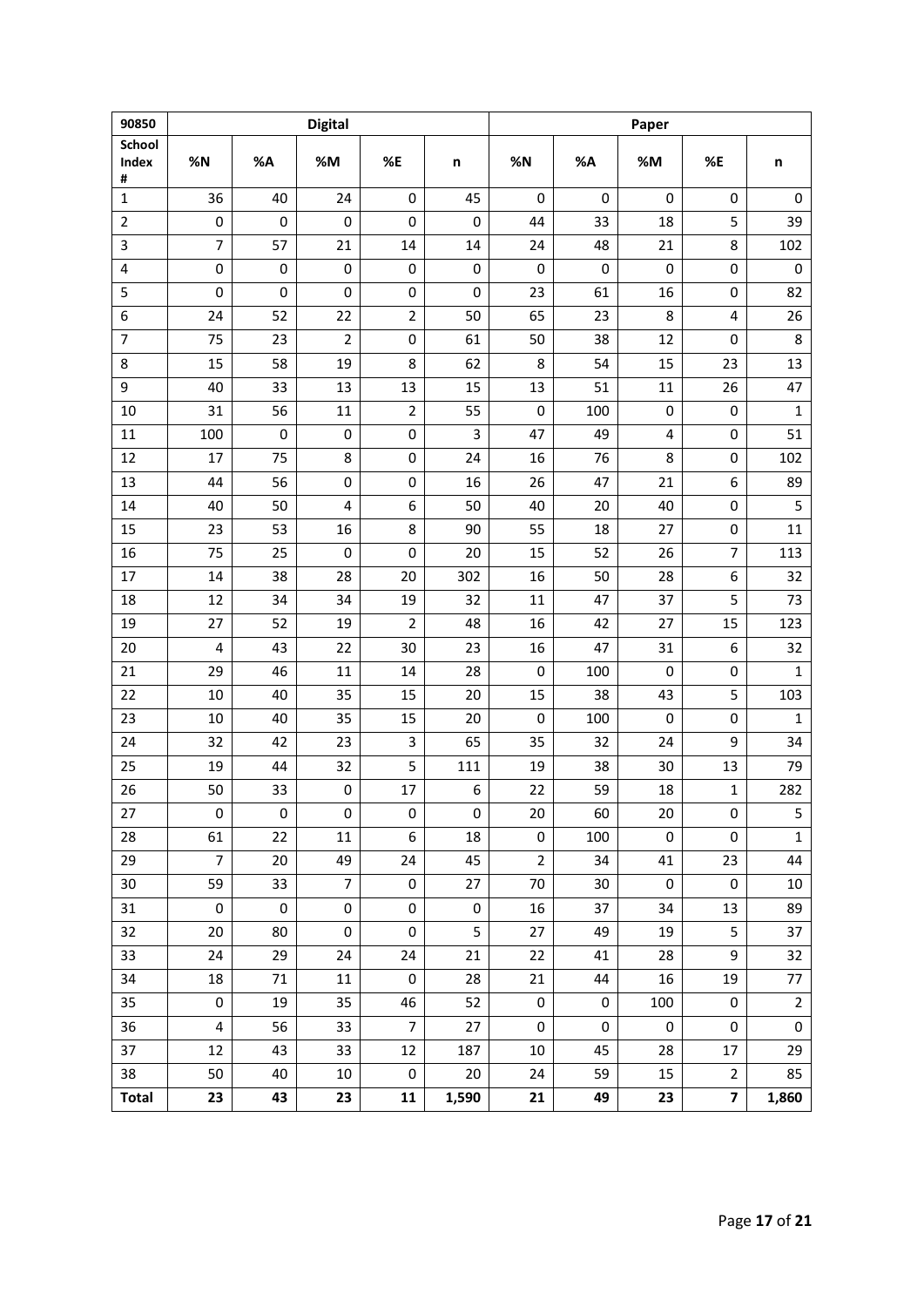| 90851           |             |           | <b>Digital</b> |             |                         | Paper               |             |           |                         |                         |  |  |
|-----------------|-------------|-----------|----------------|-------------|-------------------------|---------------------|-------------|-----------|-------------------------|-------------------------|--|--|
| School<br>Index |             |           |                |             |                         |                     |             |           |                         |                         |  |  |
| #               | %N          | %A        | %M             | %E          | n                       | %N                  | %A          | %M        | %E                      | n                       |  |  |
| $\mathbf{1}$    | 26          | 40        | 31             | 3           | 72                      | 14                  | 86          | 0         | 0                       | $\overline{7}$          |  |  |
| $\overline{2}$  | $\pmb{0}$   | 0         | $\pmb{0}$      | 0           | $\pmb{0}$               | 16                  | 47          | 27        | 11                      | 64                      |  |  |
| 3               | 15          | 46        | 23             | 15          | 13                      | 15                  | 54          | 28        | 4                       | 112                     |  |  |
| 4               | 15          | 51        | 28             | 6           | 72                      | 11                  | 63          | 16        | 11                      | 19                      |  |  |
| 5               | 0           | 25        | 25             | 50          | $\overline{\mathbf{4}}$ | 6                   | 26          | 49        | 18                      | 65                      |  |  |
| 6               | 0           | 0         | $\pmb{0}$      | 0           | $\pmb{0}$               | 0                   | 0           | 0         | 0                       | $\pmb{0}$               |  |  |
| $\overline{7}$  | 79          | 19        | $\overline{2}$ | 0           | 52                      | 100                 | $\mathbf 0$ | 0         | 0                       | $\overline{\mathbf{4}}$ |  |  |
| 8               | 13          | 56        | 23             | 8           | 62                      | 15                  | 38          | 38        | 8                       | 13                      |  |  |
| 9               | 0           | 67        | 22             | 11          | 18                      | 13                  | 48          | 29        | 10                      | 52                      |  |  |
| 10              | $\mathbf 0$ | 46        | 46             | 8           | 13                      | $\mathbf 0$         | 0           | 100       | 0                       | $\mathbf 1$             |  |  |
| $11\,$          | 9           | 61        | 21             | 9           | 33                      | 16                  | 64          | 16        | 4                       | 80                      |  |  |
| 12              | $\pmb{0}$   | $\pmb{0}$ | $\pmb{0}$      | 0           | $\mathbf 0$             | $\mathbf 0$         | 0           | 0         | 0                       | $\pmb{0}$               |  |  |
| 13              | $\mathbf 0$ | 0         | $\mathbf 0$    | 0           | $\mathbf 0$             | 16                  | 59          | 21        | 4                       | 126                     |  |  |
| 14              | 20          | 60        | 12             | 8           | 40                      | 12                  | 38          | 38        | 12                      | 8                       |  |  |
| 15              | 11          | 53        | 33             | 3           | 75                      | 14                  | 71          | 14        | 0                       | 14                      |  |  |
| 16              | 0           | $\pmb{0}$ | 0              | 0           | $\mathbf 0$             | 0                   | 0           | 0         | 0                       | $\pmb{0}$               |  |  |
| 17              | 19          | 53        | 19             | $10\,$      | 59                      | 25                  | 50          | 17        | 8                       | 12                      |  |  |
| 18              | 10          | 52        | 26             | 13          | 31                      | 21                  | 47          | 25        | 8                       | 73                      |  |  |
| 19              | 0           | 0         | $\pmb{0}$      | 0           | $\mathbf 0$             | 0                   | 31          | 38        | 31                      | 29                      |  |  |
| 20              | 5           | 43        | 29             | 24          | 21                      | 26                  | 44          | 24        | 6                       | 34                      |  |  |
| 21              | 24          | 50        | 24             | 3           | 34                      | 0                   | 100         | 0         | 0                       | $\mathbf{1}$            |  |  |
| 22              | 10          | 30        | 35             | 25          | 20                      | 15                  | 48          | 29        | 8                       | 100                     |  |  |
| 23              | 14          | 52        | 33             | 0           | 21                      | 0                   | 100         | 0         | $\pmb{0}$               | $\mathbf{1}$            |  |  |
| 24              | 15          | 54        | 26             | 5           | 80                      | 18                  | 53          | 24        | 5                       | 38                      |  |  |
| 25              | 25          | 58        | 16             | $\mathbf 1$ | 100                     | 26                  | 52          | 21        | $\overline{2}$          | 66                      |  |  |
| 26              | $\pmb{0}$   | 33        | 33             | 33          | 3                       | 21                  | 64          | 13        | $\overline{\mathbf{c}}$ | 270                     |  |  |
| 27              | 0           | 50        | 50             | $\pmb{0}$   | $\overline{2}$          | 0                   | 22          | 41        | 38                      | 32                      |  |  |
| 28              | 0           | 80        | 20             | 0           | 5                       | 0                   | 0           | 0         | $\mathbf 0$             | $\mathbf 0$             |  |  |
| 29              | $\pmb{0}$   | 26        | 39             | 35          | 46                      | $\mathsf{O}\xspace$ | 34          | 39        | 26                      | 38                      |  |  |
| 30              | $\pmb{0}$   | 0         | 0              | 0           | 0                       | 0                   | 0           | 0         | 0                       | 0                       |  |  |
| 31              | 0           | 0         | 0              | 0           | 0                       | 100                 | 0           | 0         | 0                       | $\mathbf{1}$            |  |  |
| 32              | 0           | 100       | 0              | 0           | 5                       | 22                  | 38          | 41        | 0                       | 37                      |  |  |
| 33              | 9           | 28        | 49             | 15          | 47                      | 17                  | 32          | 42        | 10                      | 60                      |  |  |
| 34              | 12          | 84        | 3              | 0           | 32                      | 22                  | 33          | 33        | 11                      | 9                       |  |  |
| 35              | $\pmb{0}$   | 0         | 43             | 57          | $\overline{7}$          | $\pmb{0}$           | $\pmb{0}$   | $\pmb{0}$ | 0                       | $\mathbf 0$             |  |  |
| 36              | $\pmb{0}$   | 0         | 0              | 0           | $\pmb{0}$               | $\mathsf{O}\xspace$ | $\pmb{0}$   | 0         | 0                       | $\pmb{0}$               |  |  |
| 37              | 5           | 44        | 38             | 13          | 208                     | 16                  | 47          | 29        | 8                       | 49                      |  |  |
| 38              | 30          | 40        | 25             | 5           | 20                      | 20                  | 53          | 22        | 4                       | 122                     |  |  |
| <b>Total</b>    | 16          | 48        | 27             | 9           | 1,195                   | 17                  | 51          | 25        | $\overline{\mathbf{z}}$ | 1,537                   |  |  |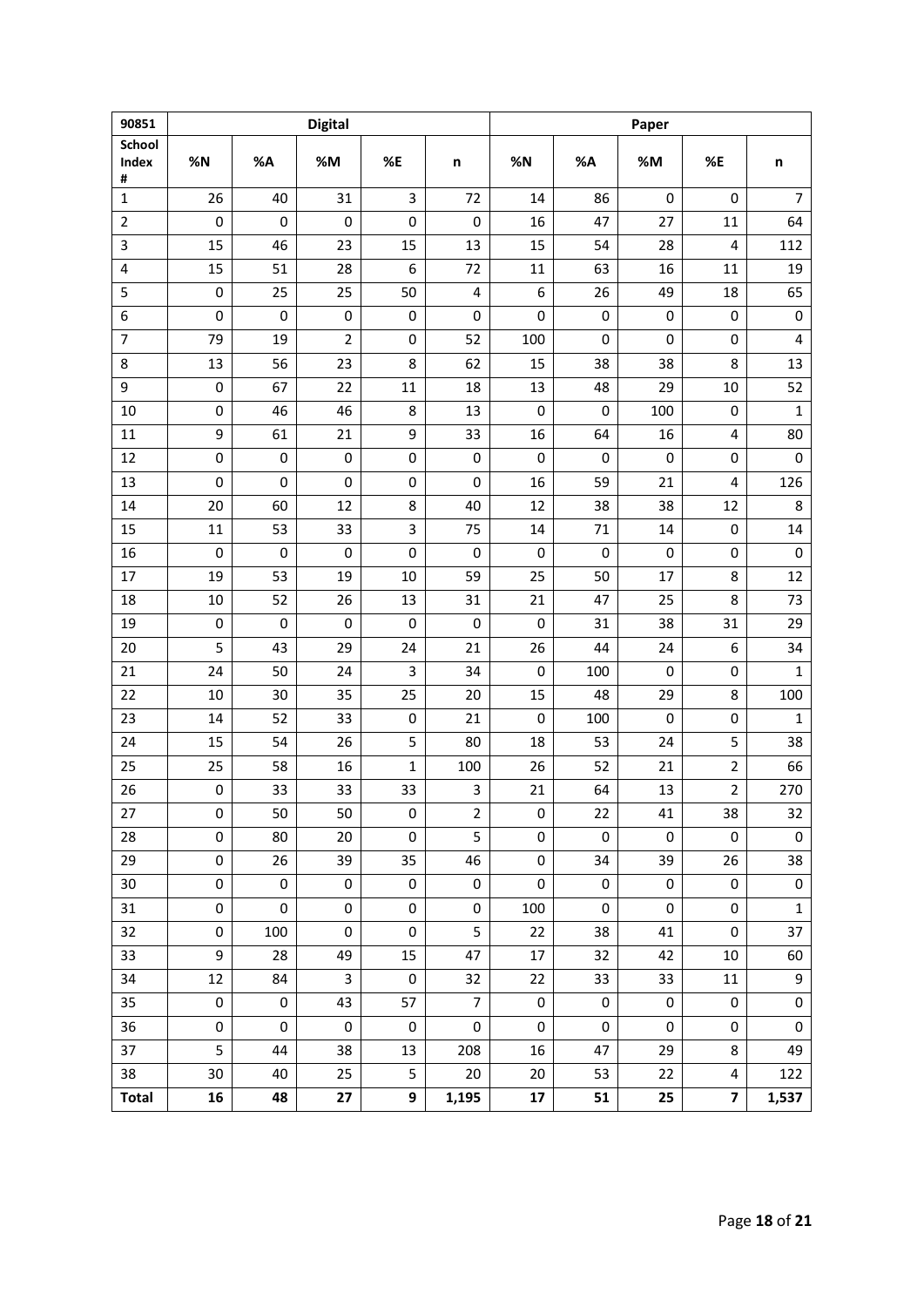| 91098                  |                         |           | <b>Digital</b> |                |                | Paper     |           |    |                |                |  |  |
|------------------------|-------------------------|-----------|----------------|----------------|----------------|-----------|-----------|----|----------------|----------------|--|--|
| <b>School</b><br>Index | %N                      | %A        | %M             | %E             | n              | %N        | %A        | %M | %E             |                |  |  |
| #                      |                         |           |                |                |                |           |           |    |                | n              |  |  |
| $\mathbf{1}$           | 19                      | 49        | 24             | 9              | 70             | 43        | 40        | 14 | 4              | 168            |  |  |
| $\overline{2}$         | 21                      | 39        | 24             | 15             | 33             | 36        | 36        | 18 | 9              | 11             |  |  |
| 3                      | 67                      | 33        | $\mathbf 0$    | 0              | 6              | 23        | 39        | 26 | 12             | 104            |  |  |
| 4                      | 13                      | 28        | 36             | 23             | 39             | 19        | 40        | 32 | 9              | 85             |  |  |
| 5                      | 31                      | 53        | $\overline{7}$ | 9              | 45             | 48        | 41        | 10 | 0              | 29             |  |  |
| 6                      | 0                       | 0         | 0              | $\mathbf 0$    | 0              | 0         | 0         | 50 | 50             | $\overline{2}$ |  |  |
| $\overline{7}$         | $\overline{7}$          | 33        | 44             | 15             | 27             | 20        | 62        | 13 | 4              | 45             |  |  |
| 8                      | $\mathsf 0$             | 62        | 25             | 12             | 8              | 0         | $\pmb{0}$ | 57 | 43             | $\overline{7}$ |  |  |
| 9                      | 54                      | 41        | 5              | $\pmb{0}$      | 37             | 31        | 46        | 21 | 3              | 39             |  |  |
| $10\,$                 | $\mathsf 0$             | 0         | $\mathsf 0$    | 0              | 0              | 37        | 30        | 27 | 6              | 109            |  |  |
| 11                     | 22                      | 44        | 25             | 9              | 247            | 48        | 27        | 18 | 6              | 33             |  |  |
| 12                     | 25                      | 50        | 25             | $\pmb{0}$      | 12             | 30        | 52        | 9  | 9              | 23             |  |  |
| 13                     | 36                      | 29        | 29             | $\overline{7}$ | 14             | 0         | $\pmb{0}$ | 0  | $\pmb{0}$      | $\pmb{0}$      |  |  |
| 14                     | 0                       | 25        | 50             | 25             | 4              | 13        | 37        | 28 | 22             | 95             |  |  |
| 15                     | 0                       | $\pmb{0}$ | $\mathbf 0$    | 0              | 0              | 0         | 0         | 0  | 0              | 0              |  |  |
| 16                     | 0                       | 50        | 33             | 17             | 12             | 31        | 44        | 19 | 5              | 118            |  |  |
| 17                     | 57                      | 29        | 14             | 0              | $\overline{7}$ | 0         | 0         | 0  | 0              | 0              |  |  |
| 18                     | $\overline{7}$          | 47        | 35             | 12             | 75             | 33        | 0         | 50 | 17             | 6              |  |  |
| 19                     | 15                      | 28        | 32             | 26             | 47             | 0         | $\pmb{0}$ | 0  | $\pmb{0}$      | $\pmb{0}$      |  |  |
| 20                     | 10                      | 50        | 30             | 10             | 10             | 13        | 49        | 30 | $\overline{7}$ | 69             |  |  |
| 21                     | 28                      | 38        | 23             | $10\,$         | 212            | 12        | 38        | 38 | 12             | 16             |  |  |
| 22                     | $\pmb{0}$               | $\pmb{0}$ | $\pmb{0}$      | $\pmb{0}$      | 0              | $\pmb{0}$ | $\pmb{0}$ | 0  | $\pmb{0}$      | $\pmb{0}$      |  |  |
| 23                     | 20                      | 44        | 29             | 8              | 268            | 18        | 42        | 28 | 12             | 139            |  |  |
| 24                     | 39                      | 56        | 6              | 0              | 18             | 21        | 55        | 21 | 3              | 58             |  |  |
| 25                     | 20                      | 80        | $\pmb{0}$      | $\pmb{0}$      | 5              | 33        | 0         | 33 | 33             | 3              |  |  |
| 26                     | 60                      | 20        | 20             | 0              | 5              | 34        | 50        | 16 | 0              | 44             |  |  |
| 27                     | 100                     | 0         | 0              | 0              | 2              | 70        | 30        | 0  | 0              | 10             |  |  |
| 28                     | 32                      | 52        | 14             | $\overline{2}$ | 91             | 28        | 38        | 26 | 8              | 50             |  |  |
| 29                     | 50                      | 33        | 17             | $\pmb{0}$      | 12             | 67        | 0         | 33 | $\pmb{0}$      | 3              |  |  |
| $30\,$                 | 29                      | 71        | 0              | $\pmb{0}$      | $\overline{7}$ | 50        | 33        | 17 | $\pmb{0}$      | 6              |  |  |
| 31                     | 23                      | 33        | 35             | 9              | 43             | 23        | 42        | 19 | 15             | 26             |  |  |
| 32                     | $\overline{\mathbf{4}}$ | 44        | 40             | 13             | 78             | 6         | 45        | 18 | 30             | 33             |  |  |
| 33                     | 16                      | 53        | 32             | $\pmb{0}$      | 19             | 8         | 58        | 26 | $\bf 8$        | 50             |  |  |
| 34                     | 17                      | 60        | 21             | $\overline{2}$ | 58             | 5         | 19        | 57 | 19             | 21             |  |  |
| 35                     | 26                      | 41        | 18             | 15             | 39             | 22        | 33        | 30 | 14             | 63             |  |  |
| <b>Total</b>           | 22                      | 43        | 25             | 9              | 1,550          | 26        | 41        | 24 | 9              | 1,465          |  |  |

# D. Level 2 English: Number of results in each grade category for each participating school, disaggregated by assessment format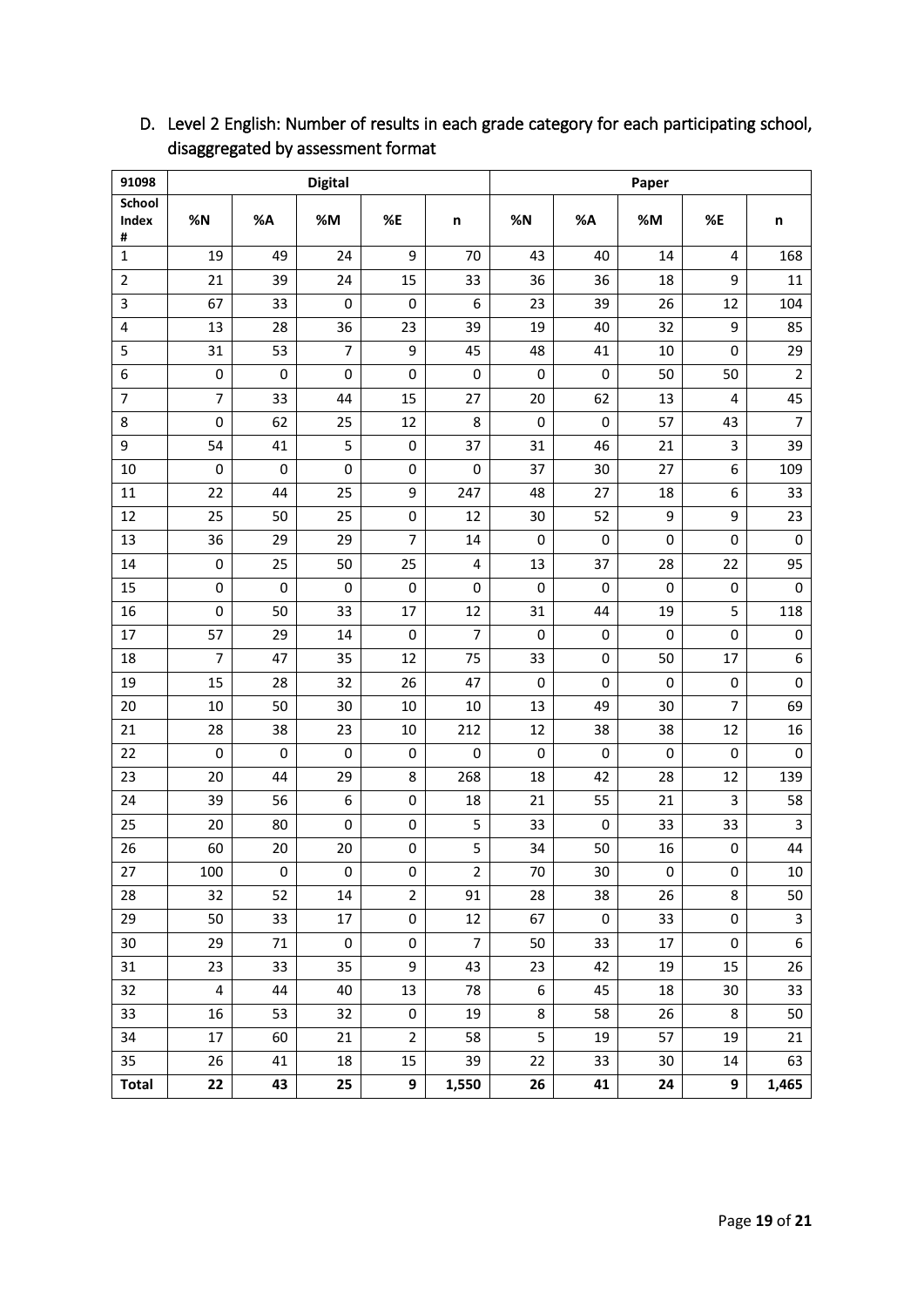| 91099          |              |           | <b>Digital</b> |            |                | Paper               |           |           |                |                |  |  |
|----------------|--------------|-----------|----------------|------------|----------------|---------------------|-----------|-----------|----------------|----------------|--|--|
| School         |              |           |                |            |                |                     |           |           |                |                |  |  |
| Index<br>#     | %N           | %A        | %M             | %E         | n              | %N                  | %A        | %M        | %E             | n              |  |  |
| $\mathbf{1}$   | 12           | 55        | 25             | 8          | 73             | 35                  | 49        | 13        | 3              | 205            |  |  |
| $\overline{2}$ | 19           | 47        | 19             | 14         | 57             | 20                  | 50        | 10        | 20             | 20             |  |  |
| 3              | 25           | 50        | 25             | 0          | 4              | 37                  | 23        | 29        | 11             | 35             |  |  |
| 4              | 12           | 50        | 25             | 12         | 8              | 36                  | 36        | 21        | $\overline{7}$ | 14             |  |  |
| 5              | 22           | 52        | 18             | 8          | 50             | 41                  | 47        | 6         | 6              | 34             |  |  |
| 6              | 0            | 0         | 0              | 0          | 0              | 33                  | 50        | 0         | 17             | 6              |  |  |
| $\overline{7}$ | 21           | 5         | 53             | 21         | 19             | 24                  | 50        | 17        | 9              | 66             |  |  |
| 8              | 9            | 45        | 36             | 9          | 11             | 0                   | 0         | 67        | 33             | 3              |  |  |
| 9              | 100          | 0         | 0              | 0          | $\mathbf{1}$   | 27                  | 53        | 15        | 5              | 60             |  |  |
| 10             | 100          | 0         | $\mathbf 0$    | 0          | $\overline{4}$ | 38                  | 39        | 16        | 6              | 159            |  |  |
| $11\,$         | 12           | 44        | 30             | 14         | 238            | 32                  | 45        | 15        | 8              | 40             |  |  |
| 12             | 9            | 64        | 27             | $\pmb{0}$  | 11             | 11                  | 52        | 26        | 11             | 27             |  |  |
| 13             | 36           | 64        | $\pmb{0}$      | 0          | 11             | 0                   | 0         | 100       | 0              | $\overline{2}$ |  |  |
| 14             | 0            | 0         | 67             | 33         | 3              | 13                  | 40        | 31        | 16             | 109            |  |  |
| 15             | 0            | 50        | 50             | $\pmb{0}$  | $\overline{2}$ | 29                  | 47        | 18        | 6              | 17             |  |  |
| 16             | 0            | 58        | 25             | 17         | 12             | 23                  | 40        | 29        | 8              | 87             |  |  |
| 17             | 9            | 73        | 18             | 0          | 11             | 0                   | 0         | 0         | 0              | $\pmb{0}$      |  |  |
| 18             | 3            | 32        | 42             | 23         | 62             | 17                  | 33        | 33        | 17             | 6              |  |  |
| 19             | 0            | 0         | 0              | 0          | 0              | 0                   | 0         | 0         | 0              | $\pmb{0}$      |  |  |
| 20             | $\mathbf 0$  | 0         | 0              | 0          | 0              | 42                  | 47        | 0         | 11             | 19             |  |  |
| 21             | 19           | 40        | 26             | 15         | 187            | 22                  | 33        | 28        | 17             | 18             |  |  |
| 22             | 16           | 53        | 21             | 11         | 19             | 100                 | 0         | 0         | 0              | $\mathbf{1}$   |  |  |
| 23             | 8            | 38        | 34             | 19         | 229            | 17                  | 44        | 25        | 14             | 102            |  |  |
| 24             | 14           | 64        | 23             | 0          | 22             | 23                  | 42        | 29        | 6              | 48             |  |  |
| 25             | 19           | 42        | 31             | 8          | 26             | 20                  | 80        | 0         | 0              | 5              |  |  |
| 26             | $\pmb{0}$    | 0         | $\pmb{0}$      | 0          | $\pmb{0}$      | $\pmb{0}$           | 0         | 0         | $\pmb{0}$      | $\mathsf 0$    |  |  |
| 27             | 80           | 20        | 0              | 0          | 5              | 73                  | 27        | 0         | $\pmb{0}$      | $11\,$         |  |  |
| 28             | 33           | 33        | 24             | 11         | 46             | 50                  | 39        | 11        | 0              | 28             |  |  |
| 29             | 79           | $10\,$    | $10\,$         | $\pmb{0}$  | 29             | 100                 | $\pmb{0}$ | $\pmb{0}$ | 0              | $\mathbf 2$    |  |  |
| 30             | 33           | 44        | 22             | $\pmb{0}$  | 9              | 55                  | 36        | 9         | 0              | 11             |  |  |
| 31             | 5            | 42        | 42             | 11         | 19             | 12                  | 42        | 38        | 8              | 24             |  |  |
| 32             | $\mathbf{1}$ | 32        | 40             | 27         | 81             | 6                   | 39        | 33        | 21             | 33             |  |  |
| 33             | $\pmb{0}$    | $\pmb{0}$ | 0              | 0          | $\pmb{0}$      | $\mathsf{O}\xspace$ | $\pmb{0}$ | $\pmb{0}$ | 0              | $\pmb{0}$      |  |  |
| 34             | 100          | 0         | 0              | 0          | $\mathbf{1}$   | 23                  | 40        | 26        | 11             | 53             |  |  |
| 35             | 12           | 24        | 48             | 17         | 42             | 13                  | 38        | 37        | 12             | 60             |  |  |
| <b>Total</b>   | 15           | 41        | 30             | ${\bf 14}$ | 1,292          | 27                  | 43        | 21        | 9              | 1,305          |  |  |